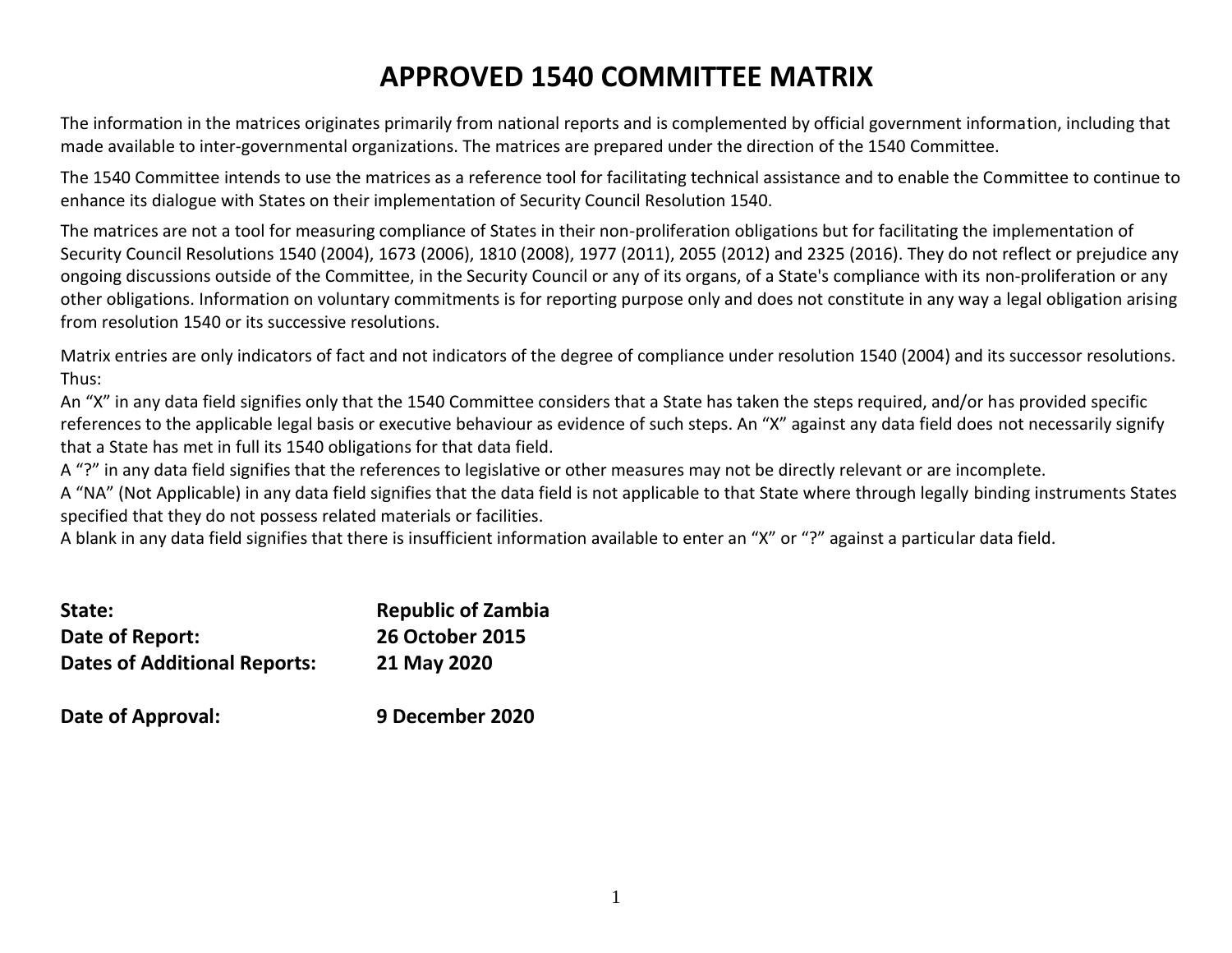### **I. OP 1 and related matters from OP 5, OP 8 (a), (b), (c) and OP10**

|    | <b>Adherence to legally binding</b><br>instruments, membership of<br>organisations, participation<br>in arrangements and<br>statements made. | Relevant information (i.e. signing, deposit of instrument of accession, ratification, etc) |  |  |  |  |  |  |  |  |
|----|----------------------------------------------------------------------------------------------------------------------------------------------|--------------------------------------------------------------------------------------------|--|--|--|--|--|--|--|--|
| 1  | Nuclear Non-<br><b>Proliferation Treaty</b><br>(NPT)                                                                                         | Deposit 15 May 1991                                                                        |  |  |  |  |  |  |  |  |
| 2  | Nuclear Weapons Free<br>Zone/ Protocol(s)                                                                                                    | Pelindaba Treaty: Deposit 18 August 2010                                                   |  |  |  |  |  |  |  |  |
| 3  | International<br>Convention for the<br>Suppression of Acts of<br><b>Nuclear Terrorism</b>                                                    | Deposit 7 April 2017                                                                       |  |  |  |  |  |  |  |  |
| 4  | Convention on Physical<br><b>Protection of Nuclear</b><br>Material (CPPNM)                                                                   | Deposit 7 November 2016                                                                    |  |  |  |  |  |  |  |  |
| 5  | 2005 Amendment to the<br><b>CPPNM</b>                                                                                                        |                                                                                            |  |  |  |  |  |  |  |  |
| 6  | Comprehensive Nuclear-<br>Test-Ban Treaty (CTBT)<br>(not in force)                                                                           | Deposit 23 February 2006                                                                   |  |  |  |  |  |  |  |  |
| 7  | Chemical Weapons<br>Convention (CWC)                                                                                                         | Deposit 9 February 2001                                                                    |  |  |  |  |  |  |  |  |
| 8  | <b>Biological Weapons</b><br>Convention (BWC)                                                                                                | Deposit 15 January 2008                                                                    |  |  |  |  |  |  |  |  |
| 9  | Geneva Protocol of 1925                                                                                                                      |                                                                                            |  |  |  |  |  |  |  |  |
| 10 | 1997 International<br>Convention for the<br>Suppression of Terrorist<br><b>Bombings</b>                                                      | Deposit 7 April 2017                                                                       |  |  |  |  |  |  |  |  |
| 11 | 1999 International<br>Convention for the<br>Suppression of the<br><b>Financing of Terrorism</b>                                              | Deposit 7 April 2017                                                                       |  |  |  |  |  |  |  |  |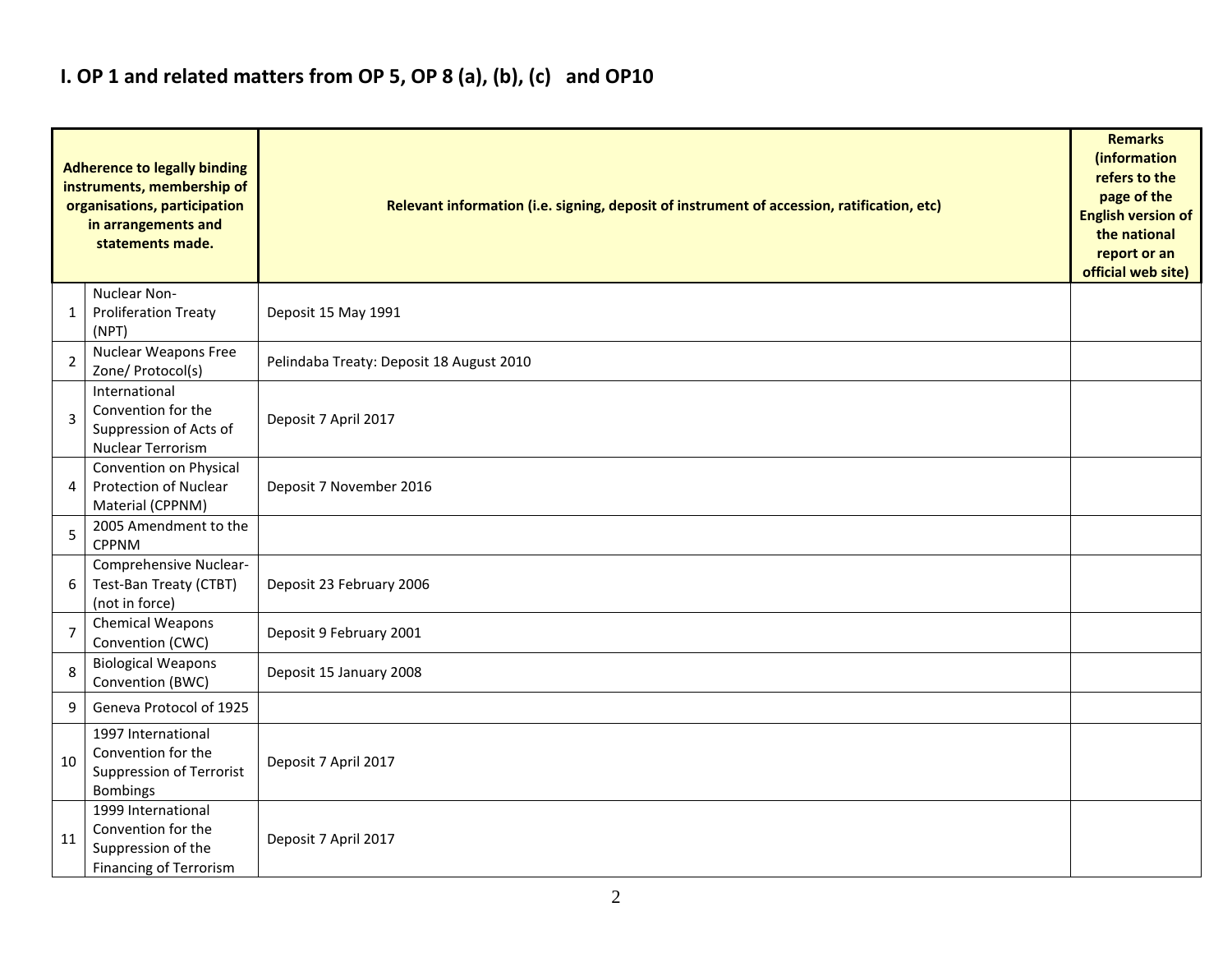|    | 2005 Protocol to the                      |                                                                                                                           |  |
|----|-------------------------------------------|---------------------------------------------------------------------------------------------------------------------------|--|
|    | Convention for the                        |                                                                                                                           |  |
| 12 | suppression of unlawful                   |                                                                                                                           |  |
|    | acts against the safety of                |                                                                                                                           |  |
|    | maritime navigation                       |                                                                                                                           |  |
|    | 2005 Protocol to the                      |                                                                                                                           |  |
|    | Protocol for the                          |                                                                                                                           |  |
| 13 | suppression of unlawful                   |                                                                                                                           |  |
|    | acts against the safety of                |                                                                                                                           |  |
|    | fixed platforms located                   |                                                                                                                           |  |
|    | on the continental shelf                  |                                                                                                                           |  |
|    | 2010 Convention on the                    |                                                                                                                           |  |
|    | Suppression of Unlawful                   |                                                                                                                           |  |
| 14 | Acts Relating to                          |                                                                                                                           |  |
|    | <b>International Civil</b>                |                                                                                                                           |  |
|    | Aviation                                  |                                                                                                                           |  |
|    | Other relevant regional                   | OAU Convention on the Prevention and Combating of Terrorism, signed 3 August 2005                                         |  |
| 15 | legally binding                           | Protocol to the OAU Convention on the Prevention and Combating of Terrorism, signed: 31 January 2010                      |  |
|    | instruments                               | Bamako Convention on the ban of the import into Africa and the control of transboundary movement and management of        |  |
|    |                                           | hazardous wastes within Africa, signed 3 August 2005                                                                      |  |
| 16 | <b>International Atomic</b>               | <b>Since 1969</b>                                                                                                         |  |
|    | Energy Agency (IAEA)                      |                                                                                                                           |  |
|    | Directly relevant                         | Global Initiative to Combat Nuclear Terrorism (GICNT)                                                                     |  |
| 17 | Arrangements                              | International Health Regulations 2005                                                                                     |  |
|    |                                           | The Hague Code of Conduct (HCoC): Subscribing State since 22 November 2002                                                |  |
|    | Statement on non-<br>provision of WMD and | State reported that the "Government of the Republic of Zambia does not offer any form of support to non-State actors that |  |
| 18 | related materials to                      | attempt to develop, acquire, manufacture, possess, transport or use nuclear, chemical or biological, weapons and their    |  |
|    | non-State actors                          | means of delivery."                                                                                                       |  |
|    |                                           | African Union (AU)                                                                                                        |  |
|    |                                           | Southern African Development Community (SADC)                                                                             |  |
|    |                                           | Common Market for Eastern and Southern Africa (COMESA)                                                                    |  |
|    |                                           | Eastern and Southern Africa Anti-Money Laundering Group (ESAAMLG)                                                         |  |
|    | Membership in relevant                    | World Health Organization (WHO)                                                                                           |  |
|    | international, regional                   | World Customs Organization (WCO) and Signed WCO Declaration on implementation of Framework of Standards to secure         |  |
| 19 | or sub-regional                           | and facilitate global trade (SAFE Framework of Standards)                                                                 |  |
|    | organisations                             | World Organisation for Animal Health (OIE)                                                                                |  |
|    |                                           | International Criminal Police Organization (INTERPOL)                                                                     |  |
|    |                                           | International Maritime Organization (IMO)                                                                                 |  |
|    |                                           | World Bank Group                                                                                                          |  |
|    |                                           | International Monetary Fund (IMF)                                                                                         |  |
|    |                                           |                                                                                                                           |  |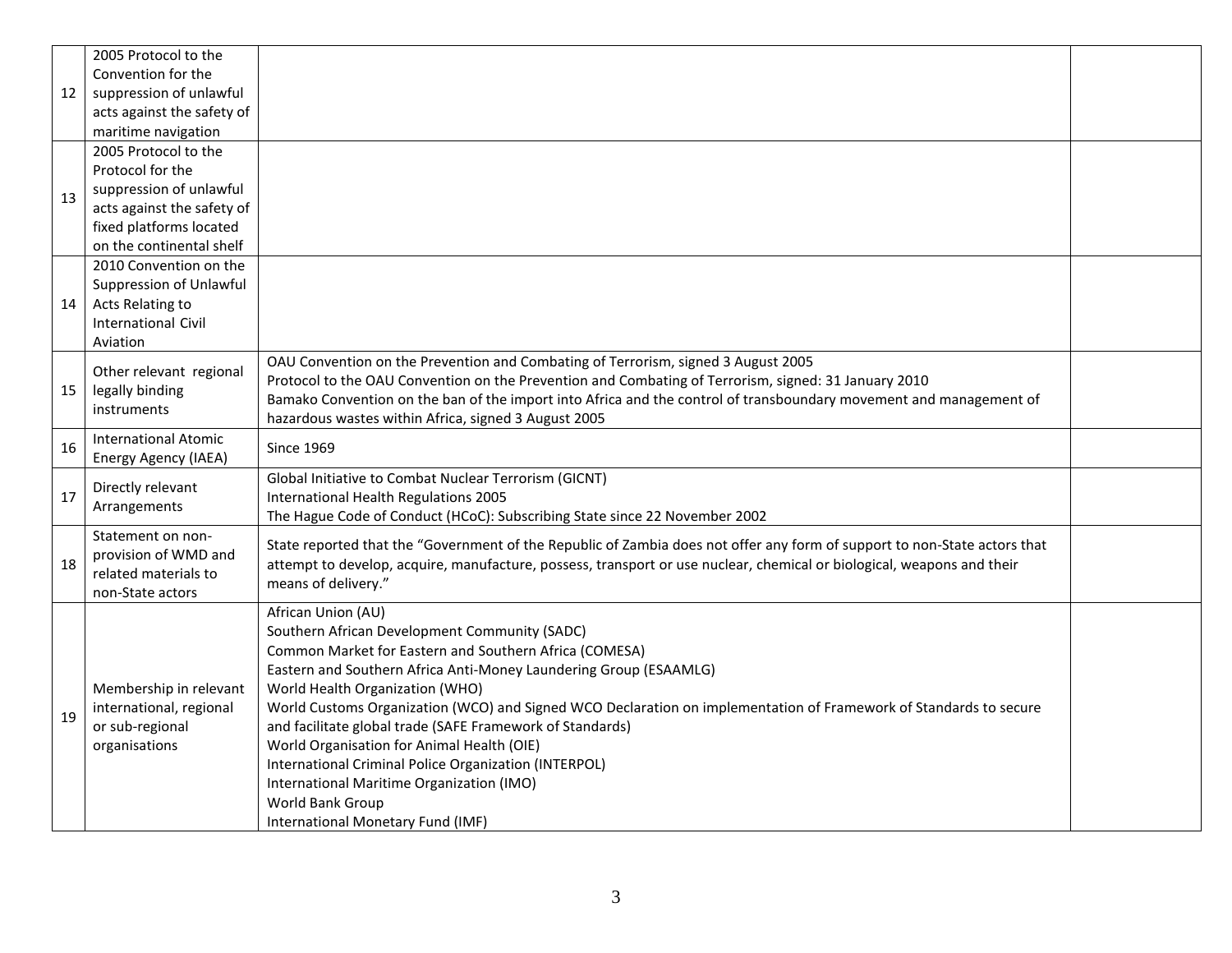#### **II. OP 2 - Nuclear Weapons (NW), Chemical Weapons (CW) and Biological Weapons (BW)**

|   | <b>National legislation which</b><br>prohibits persons or entities | <b>National legal framework</b> |                        |              |                                                                                                                                                                                                                                                                                                                                                                                                                          |          |                        |                           | <b>Enforcement and civil/criminal penalties</b>                                                                                                                                                                |                |
|---|--------------------------------------------------------------------|---------------------------------|------------------------|--------------|--------------------------------------------------------------------------------------------------------------------------------------------------------------------------------------------------------------------------------------------------------------------------------------------------------------------------------------------------------------------------------------------------------------------------|----------|------------------------|---------------------------|----------------------------------------------------------------------------------------------------------------------------------------------------------------------------------------------------------------|----------------|
|   | to engage in one of the<br>following activities and its            | $\mathbf N$                     | $X$ /?<br>$\mathbf{C}$ | $\mathbf{B}$ | Source document of national implementation                                                                                                                                                                                                                                                                                                                                                                               | N        | $X$ /?<br>$\mathbf{c}$ | $\mathbf{B}$              | <b>Source document</b>                                                                                                                                                                                         | <b>Remarks</b> |
|   | enforcement                                                        | W                               | W                      | W            | law                                                                                                                                                                                                                                                                                                                                                                                                                      | W        | W                      | W                         |                                                                                                                                                                                                                |                |
| 1 | manufacture                                                        | X                               | Χ                      | X            | NW/CW/BW:<br>Anti-Terrorism and Non-Proliferation Act 6 of<br>2018, Part III (terrorism and proliferation<br>offences), sections 21 (act of proliferation -<br>manufacture - defined in Part I), 23 (provides<br>or receives instruction or training in the making<br>of chemical, biological or nuclear weapons)<br>CW:<br>Prohibition of the Development, Production,<br>Stockpiling and Use of Chemical Weapons Act 2 | $\times$ | X                      | X                         | NW/CW/BW:<br>Anti-Terrorism and Non-Proliferation Act 6 of<br>2018, sections 21, 23 (offence/penalties)<br>CW:<br>Prohibition of the Development, Production,<br>Stockpiling and Use of Chemical Weapons Act 2 |                |
|   |                                                                    |                                 |                        |              | of 2007, Part III, section 8(1) (produce)                                                                                                                                                                                                                                                                                                                                                                                |          |                        |                           | of 2007, Part III, section 8(2) (penalty)                                                                                                                                                                      |                |
|   |                                                                    |                                 |                        |              | NW/CW/BW:<br>Anti-Terrorism and Non-Proliferation Act 6 of<br>2018, Part III, section 21 (act of proliferation -<br>acquisition)                                                                                                                                                                                                                                                                                         |          |                        |                           | NW/CW/BW:<br>Anti-Terrorism and Non-Proliferation Act 6 of<br>2018, section 21                                                                                                                                 |                |
| 2 | acquire                                                            | X                               | $\mathsf{X}$           | $\mathsf{X}$ | CW:<br>Prohibition of the Development, Production,<br>Stockpiling and Use of Chemical Weapons Act<br>2007, Part III, section 8(1) (acquire)                                                                                                                                                                                                                                                                              | X        | X                      | $\boldsymbol{\mathsf{X}}$ | CW:<br>Prohibition of the Development, Production,<br>Stockpiling and Use of Chemical Weapons Act<br>2007, Part III, section 8(2)                                                                              |                |
|   |                                                                    |                                 |                        |              | NW/CW/BW:<br>Anti-Terrorism and Non-Proliferation Act 6 of<br>2018, Part III, section 21 (act of proliferation -<br>possession)                                                                                                                                                                                                                                                                                          |          |                        |                           | NW/CW/BW:<br>Anti-Terrorism and Non-Proliferation Act 6 of<br>2018, section 21                                                                                                                                 |                |
| 3 | possess                                                            | X                               | $\mathsf{X}$           | $\mathsf{X}$ | CW:<br>Prohibition of the Development, Production,<br>Stockpiling and Use of Chemical Weapons Act<br>2007, Part III, section 8(1)(a) (retain)                                                                                                                                                                                                                                                                            | X        | X.                     | $\mathsf{X}$              | CW:<br>Prohibition of the Development, Production,<br>Stockpiling and Use of Chemical Weapons Act<br>2007, Part III, section 8(2)                                                                              |                |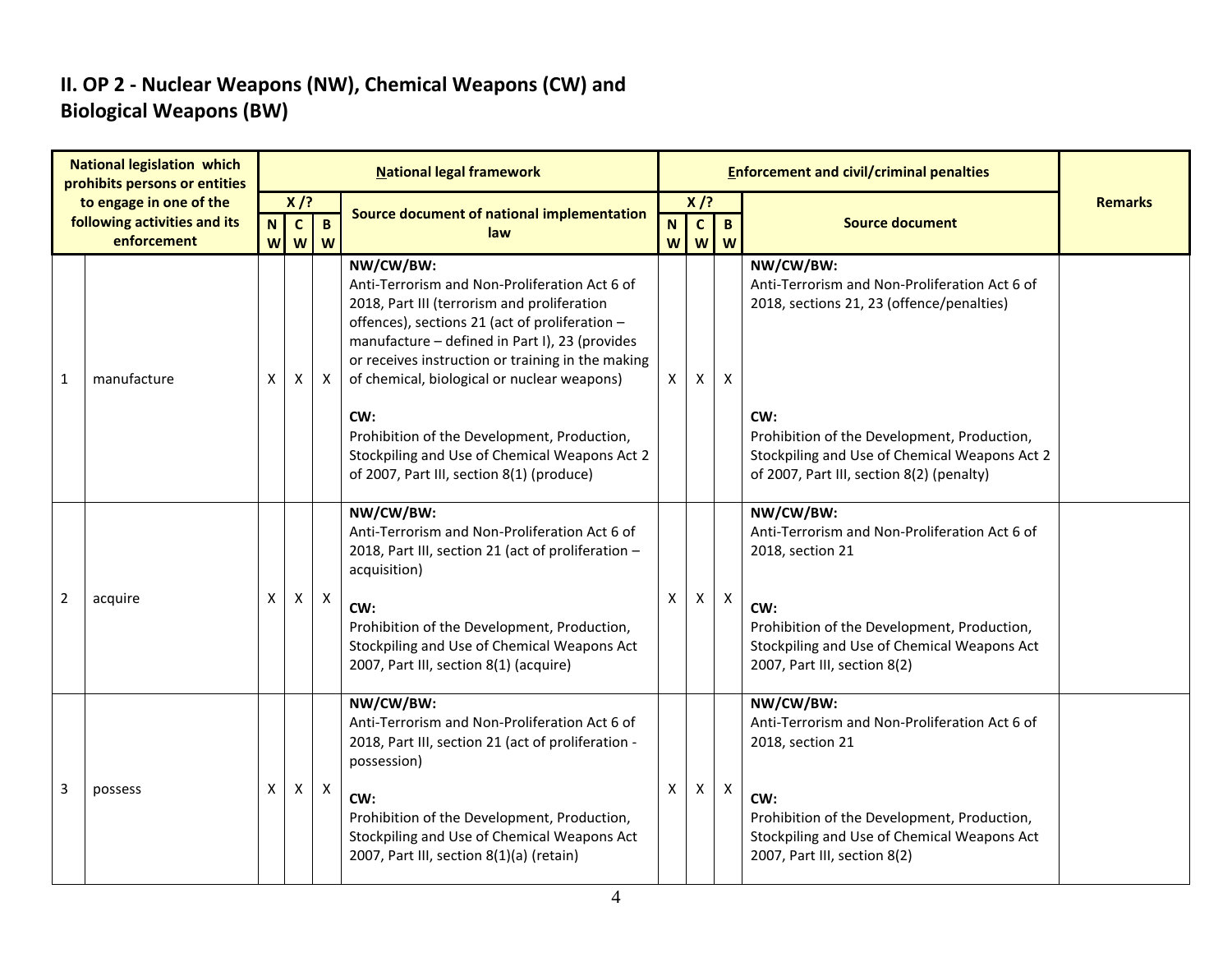| 4 | develop                                              | X | Χ | $\mathsf{X}$ | NW/CW/BW:<br>Anti-Terrorism and Non-Proliferation Act 6 of<br>2018, Part III, section 21 (act of proliferation -<br>development)<br>CW:<br>Prohibition of the Development, Production,<br>Stockpiling and Use of Chemical Weapons Act<br>2007, Part III, section 8(1) (develop)                 | X | X. | $\boldsymbol{\mathsf{X}}$ | NW/CW/BW:<br>Anti-Terrorism and Non-Proliferation Act 6 of<br>2018, section 21<br>CW:<br>Prohibition of the Development, Production,<br>Stockpiling and Use of Chemical Weapons Act<br>2007, Part III, section 8(2) |
|---|------------------------------------------------------|---|---|--------------|-------------------------------------------------------------------------------------------------------------------------------------------------------------------------------------------------------------------------------------------------------------------------------------------------|---|----|---------------------------|---------------------------------------------------------------------------------------------------------------------------------------------------------------------------------------------------------------------|
| 5 | transport                                            | х | х | $\mathsf{X}$ | NW/CW/BW:<br>Anti-Terrorism and Non-Proliferation Act 6 of<br>2018, Part III, section 21 (act of proliferation -<br>transport)                                                                                                                                                                  | X | X  | $\pmb{\times}$            | NW/CW/BW:<br>Anti-Terrorism and Non-Proliferation Act 6 of<br>2018, section 21                                                                                                                                      |
| 6 | transfer                                             | X | X | $\mathsf{X}$ | NW/CW/BW:<br>Anti-Terrorism and Non-Proliferation Act 6 of<br>2018, Part III, section 21 (act of proliferation -<br>transfer, supply, sale)<br>CW:<br>Prohibition of the Development, Production,<br>Stockpiling and Use of Chemical Weapons Act<br>2007, Part III, section 8(1)(b) (transfer)  | X | X  | X                         | NW/CW/BW:<br>Anti-Terrorism and Non-Proliferation Act 6 of<br>2018, section 21<br>CW:<br>Prohibition of the Development, Production,<br>Stockpiling and Use of Chemical Weapons Act<br>2007, Part III, section 8(2) |
| 7 | use                                                  | X | Χ | X            | NW/CW/BW:<br>Anti-Terrorism and Non-Proliferation Act 6 of<br>2018, Part III, section 21 (act of proliferation -<br>use)<br>CW:<br>Prohibition of the Development, Production,<br>Stockpiling and Use of Chemical Weapons Act<br>2007, Part III, section 8(1)(c) (use or deal in any<br>manner) | X | X. | X                         | NW/CW/BW:<br>Anti-Terrorism and Non-Proliferation Act 6 of<br>2018, section 21<br>CW:<br>Prohibition of the Development, Production,<br>Stockpiling and Use of Chemical Weapons Act<br>2007, Part III, section 8(2) |
| 8 | attempt to engage in<br>abovementioned<br>activities | X | X | $\mathsf{X}$ | NW/CW/BW:<br>Anti-Terrorism and Non-Proliferation Act 6 of<br>2018, Part III, section 31 (attempts to commit<br>act of proliferation, proliferation financing)                                                                                                                                  | X | X  | $\mathsf{X}$              | NW/CW/BW:<br>Anti-Terrorism and Non-Proliferation Act 6 of<br>2018, section 31(3) (offence/penalty)                                                                                                                 |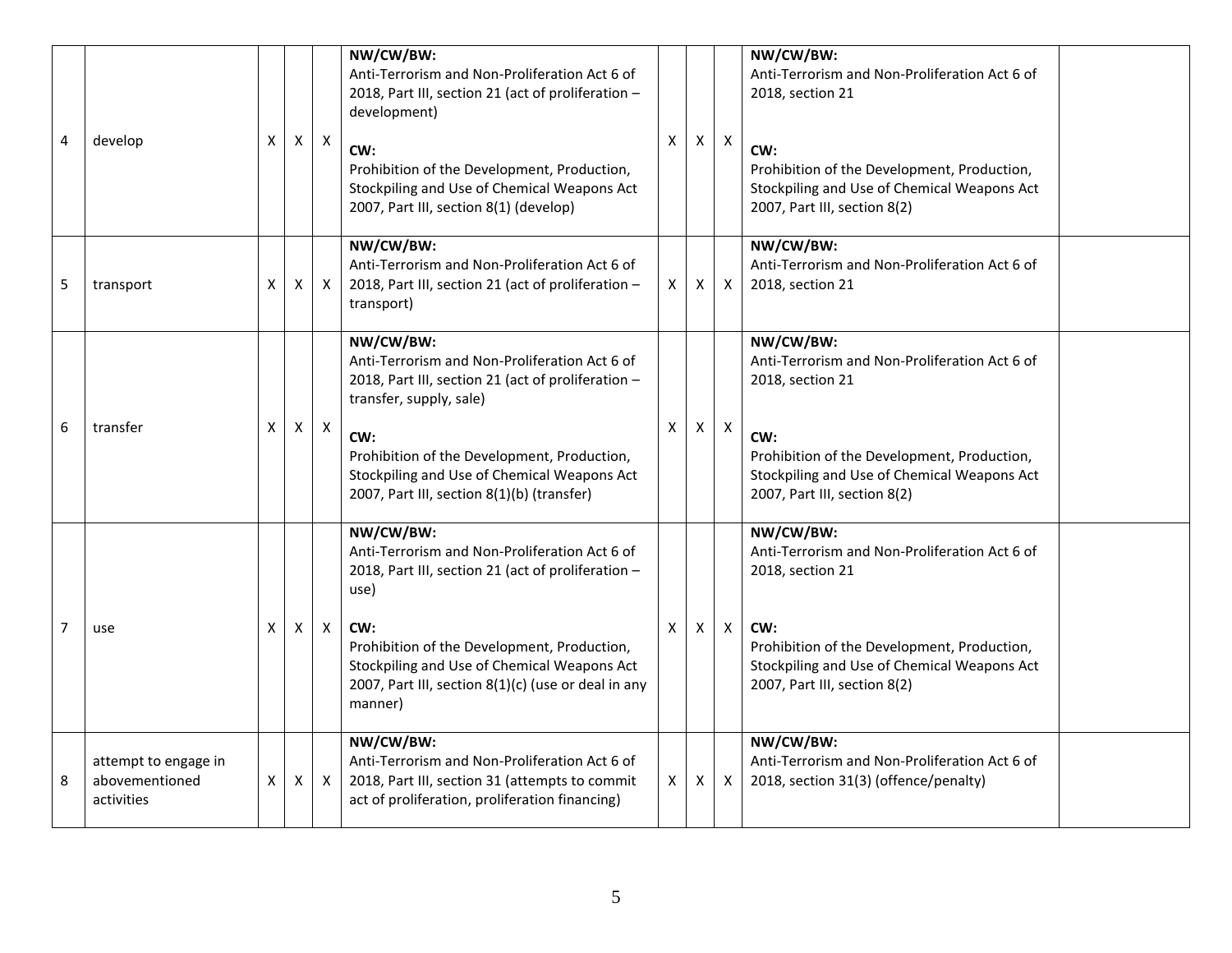| 9  | participate as an<br>accomplice in<br>abovementioned<br>activities | X | X | $\boldsymbol{\mathsf{X}}$ | NW/CW/BW:<br>Anti-Terrorism and Non-Proliferation Act 6 of<br>2018, Part III, section 31 (conspires to commit<br>an act of proliferation, proliferation financing);<br>32 (participates in terrorism or proliferation<br>financing)                                                                                                                                                                                                                                                                                                                                                                                                                                                                                                                                                                                                                                                                                                                                                                                                                                                                                                                             | X. | Χ | Χ                         | NW/CW/BW:<br>Anti-Terrorism and Non-Proliferation Act 6 of<br>2018, sections 31(3); 32 (penalty)                                                                                                                                                                                                                                                                                                                                                                                                                                                                                                                                                                                 |  |
|----|--------------------------------------------------------------------|---|---|---------------------------|-----------------------------------------------------------------------------------------------------------------------------------------------------------------------------------------------------------------------------------------------------------------------------------------------------------------------------------------------------------------------------------------------------------------------------------------------------------------------------------------------------------------------------------------------------------------------------------------------------------------------------------------------------------------------------------------------------------------------------------------------------------------------------------------------------------------------------------------------------------------------------------------------------------------------------------------------------------------------------------------------------------------------------------------------------------------------------------------------------------------------------------------------------------------|----|---|---------------------------|----------------------------------------------------------------------------------------------------------------------------------------------------------------------------------------------------------------------------------------------------------------------------------------------------------------------------------------------------------------------------------------------------------------------------------------------------------------------------------------------------------------------------------------------------------------------------------------------------------------------------------------------------------------------------------|--|
| 10 | assist in<br>abovementioned<br>activities                          | X | X | $\mathsf{X}$              | NW/CW/BW:<br>Anti-Terrorism and Non-Proliferation Act 6 of<br>2018Part III, section 28 (aids, abets, counsels,<br>procures, incites or solicits the commission of<br>act of proliferation)<br>CW:<br>Prohibition of the Development, Production,<br>Stockpiling and Use of Chemical Weapons Act<br>2007, Part III, section 8(1)(e) (assist, encourage<br>or induce)                                                                                                                                                                                                                                                                                                                                                                                                                                                                                                                                                                                                                                                                                                                                                                                             | X  | Χ | $\boldsymbol{\mathsf{X}}$ | NW/CW/BW:<br>Anti-Terrorism and Non-Proliferation Act 6 of<br>2018, section 28 (penalty)<br>CW:<br>Prohibition of the Development, Production,<br>Stockpiling and Use of Chemical Weapons Act<br>2007, Part III. 8(2)                                                                                                                                                                                                                                                                                                                                                                                                                                                            |  |
| 11 | finance<br>abovementioned<br>activities                            | X | X | $\mathsf{X}$              | NW/CW/BW:<br>Anti-Terrorism and Non-Proliferation Act 6 of<br>2018, Part I (definition of proliferation<br>financing and terrorism financing), sections<br>6(National Anti-Terrorism Centre - prevention<br>of financing of terrorism and proliferation<br>financing), 20 (International Convention for the<br>Suppression of financing of terrorism -<br>Schedule 2.16), (22(1)(b) (prohibition of<br>proliferation financing); 30 (harbours, conceals,<br>provides safe haven to person involved in<br>proliferation financing); 31 (conspires or<br>attempts to commit financing of terrorism,<br>proliferation financing); 32 (participates in<br>proliferation financing), 35 (financial service,<br>any service skill or expertise for proliferation<br>financing); 46 (funds or financial services for<br>financing of terrorism or proliferation)<br>Prohibition and Prevention of Money<br>Laundering Act No.14 of 2001, Parts IV, V<br>Bank of Zambia Anti-Money Laundering and<br>Combating the Financing of Terrorism or<br>Proliferation Directives 2017, Parts III, section<br>14 (obligations re financing of terrorism or<br>proliferation), IV | X  | X | $\boldsymbol{\mathsf{X}}$ | NW/CW/BW:<br>Anti-Terrorism and Non-Proliferation Act 6 of<br>2018 sections 20, 22(2), 24, 30, 31, 32, 35, 46<br>(penalties)<br>Prohibition and Prevention of Money<br>Laundering Act No.14 of 2001, Parts III (Anti-<br>Money Laundering Investigations Unit), IV<br>(penalties), VI (seizure and forfeiture), VII<br>(investigation, search and arrest)<br>Bank of Zambia Anti-Money Laundering and<br>Combating the Financing of Terrorism or<br>Proliferation Directives 2017, Part IV<br>(sanctions)<br>Financial Intelligence Centre Act, No. 46 of<br>2010, Part IV (offences and penalties)<br>Forfeiture of Proceeds of Crime Act, No. 19 of<br>2010, Part V (offences) |  |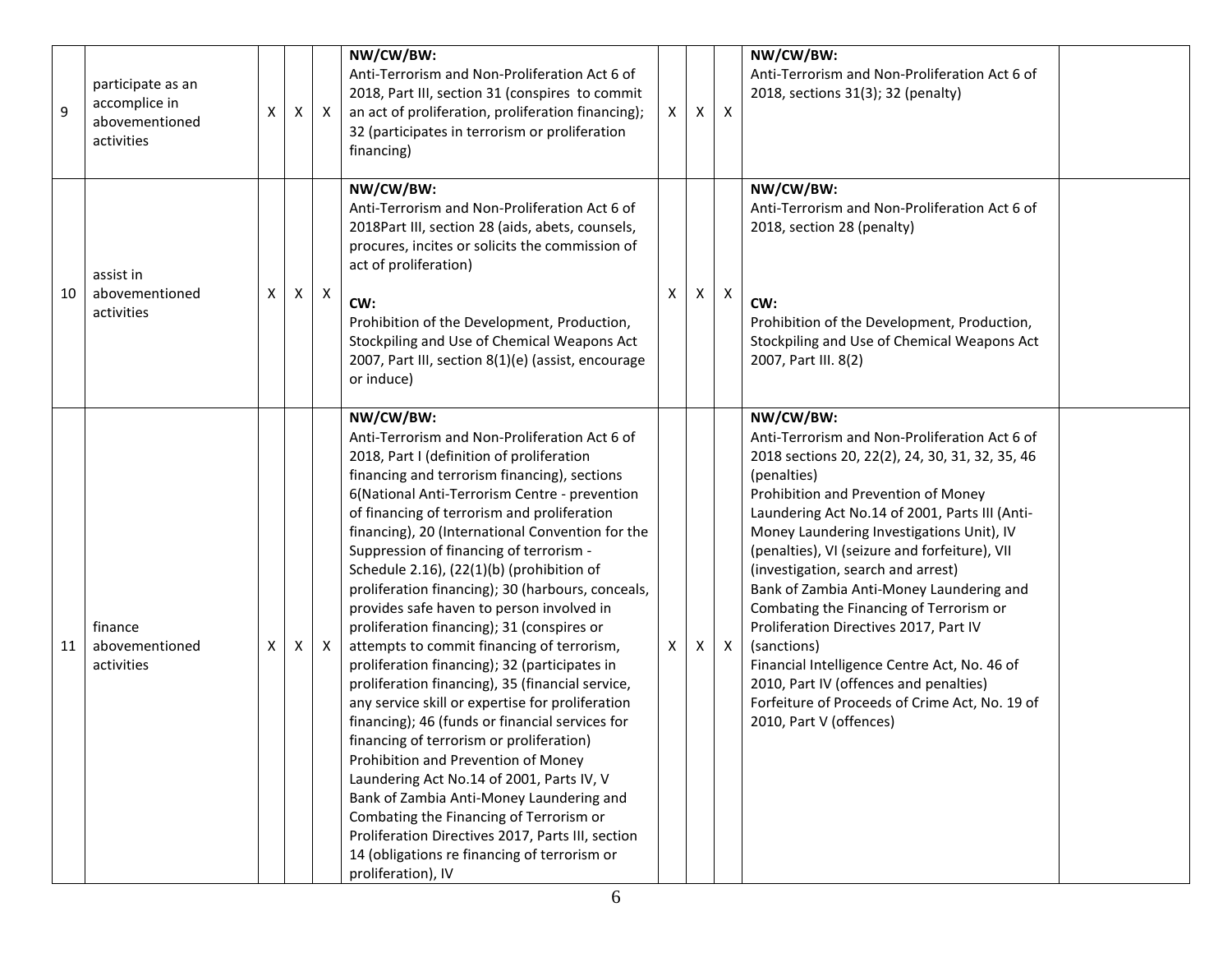|    |                                                |   |              |    | Financial Intelligence Centre Act, No. 46 of<br>2010, Parts II (FIC powers), III (Prevention of<br>money laundering and terrorist financing)<br>Forfeiture of Proceeds of Crime Act, No. 19 of<br>2010, Part II |   |   |   |                                                                                                                                   |  |
|----|------------------------------------------------|---|--------------|----|-----------------------------------------------------------------------------------------------------------------------------------------------------------------------------------------------------------------|---|---|---|-----------------------------------------------------------------------------------------------------------------------------------|--|
|    | abovementioned                                 |   |              |    | NW/CW/BW:<br>Anti-Terrorism and Non-Proliferation Act 6 of<br>2018, Part III (terrorism and proliferation<br>offences)                                                                                          |   |   |   | NW/CW/BW:<br>Anti-Terrorism and Non-Proliferation Act 6 of<br>2018, section 21                                                    |  |
| 12 | activities related to<br>means of delivery $1$ | X | $\mathsf{x}$ | X. | CW:<br>Prohibition of the Development, Production,<br>Stockpiling and Use of Chemical Weapons Act<br>2007, Parts I, section 2 (definition of chemical<br>weapon) and Part III, section 8(1) (prohibitions)      | X | X | X | CW:<br>Prohibition of the Development, Production,<br>Stockpiling and Use of Chemical Weapons Act<br>2007, Part III, section 8(2) |  |

1. Means of delivery: missiles, rockets and other unmanned systems capable of delivering nuclear, chemical, or biological weapons that are specially designed for such use.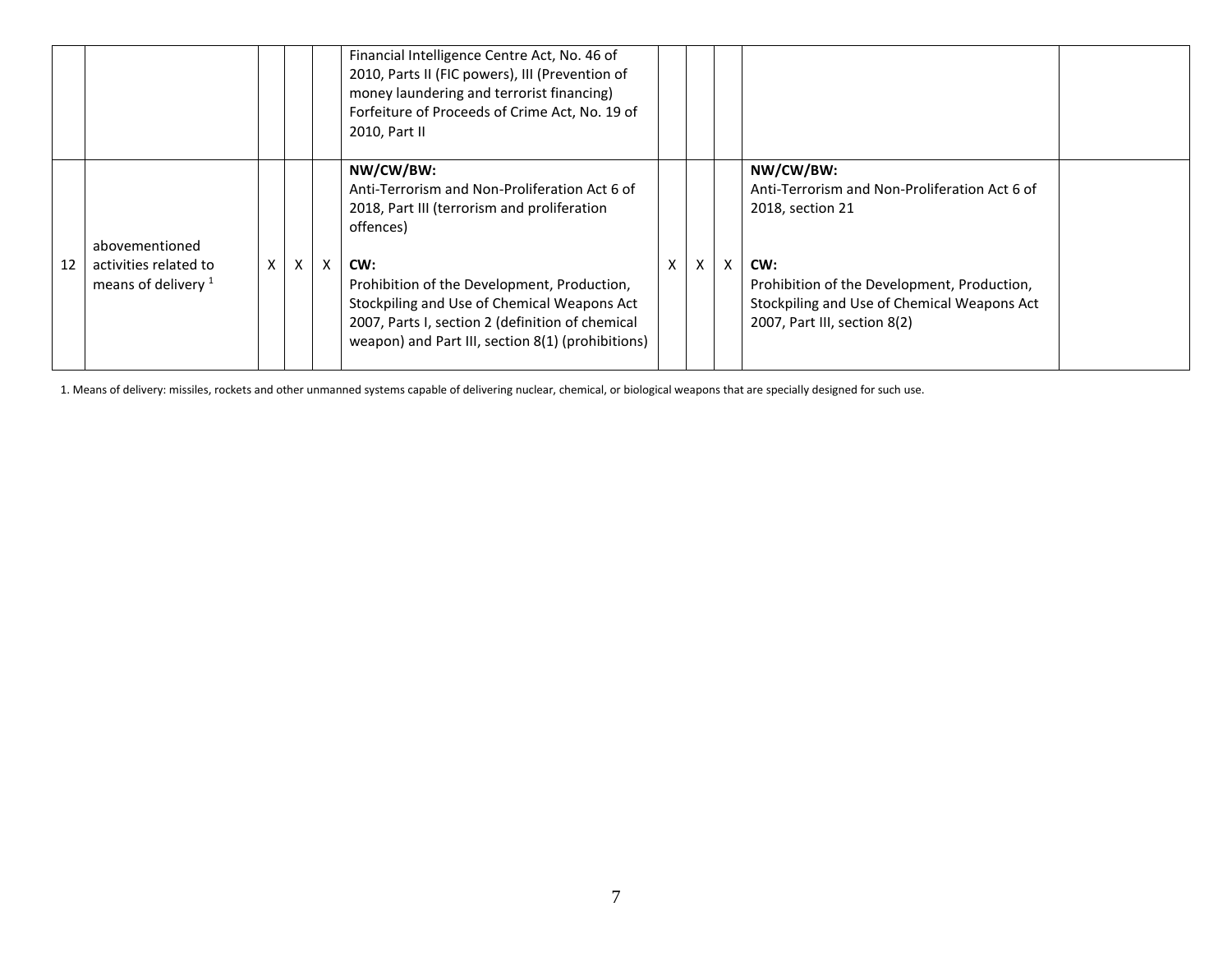#### **III. OP 3 (a) and (b) - Account for/Secure/Physically protect NW, CW and BW, including Related Materials <sup>2</sup>**

|              | <b>Measures to establish</b><br>domestic controls to prevent                                                  |                   |                  |                      | National legal and/or regulatory framework                                                                                                                                                                                                                                                                                                                                                                                                                                                                                                                                                                                                                                                                                                                                                                                                                                                                                                                                                                                                                                                                        |   |                                                  |         | <b>Enforcement and civil/criminal penalties</b>                                                                                                                                                                                                                                                                                                                                                                                                                                                                                                                                                                                                                                                                                                                                                                                                                                                      |                |
|--------------|---------------------------------------------------------------------------------------------------------------|-------------------|------------------|----------------------|-------------------------------------------------------------------------------------------------------------------------------------------------------------------------------------------------------------------------------------------------------------------------------------------------------------------------------------------------------------------------------------------------------------------------------------------------------------------------------------------------------------------------------------------------------------------------------------------------------------------------------------------------------------------------------------------------------------------------------------------------------------------------------------------------------------------------------------------------------------------------------------------------------------------------------------------------------------------------------------------------------------------------------------------------------------------------------------------------------------------|---|--------------------------------------------------|---------|------------------------------------------------------------------------------------------------------------------------------------------------------------------------------------------------------------------------------------------------------------------------------------------------------------------------------------------------------------------------------------------------------------------------------------------------------------------------------------------------------------------------------------------------------------------------------------------------------------------------------------------------------------------------------------------------------------------------------------------------------------------------------------------------------------------------------------------------------------------------------------------------------|----------------|
|              | the proliferation of NW, CW,<br><b>BW, and their means of</b><br>delivery; controls over<br>related materials | $\mathsf{N}$<br>W | $X$ /?<br>C<br>W | $\, {\bf B} \,$<br>W | <b>Source document</b>                                                                                                                                                                                                                                                                                                                                                                                                                                                                                                                                                                                                                                                                                                                                                                                                                                                                                                                                                                                                                                                                                            |   | $X$ /?<br>$\mathsf{C}$<br>N<br>B.<br>W<br>W<br>W |         | <b>Source document</b>                                                                                                                                                                                                                                                                                                                                                                                                                                                                                                                                                                                                                                                                                                                                                                                                                                                                               | <b>Remarks</b> |
| $\mathbf{1}$ | Measures to account for<br>production                                                                         | X                 | X                | $\cdot$              | NW:<br>INFCIRC/456, SQP<br>Ionising Radiation Protection Act, No. 16 of<br>2005, as amended 2011, Part IV, sections 21<br>(process radioactive material or source of<br>harmful ionising radiation), 23 (responsibilities<br>of licence holder), 28 (keep records)<br>CW:<br>Prohibition of the Development, Production,<br>Stockpiling and Use of Chemical Weapons Act,<br>No. 2 of 2007, Part IV, sections 13 (licence to<br>produce), 14 (limit on production quantities),<br>Part XI, section 45 (record keeping and<br>reporting requirements)<br>The Environmental Management Act, No. 12 of<br>2011, as amended, section 65 (licence for<br>production of toxic substance), 66 (collect<br>data, keep records on production of toxic<br>substances)<br><b>Environmental Management (Licensing)</b><br>Regulations of 2013, Parts IV (generate<br>hazardous waste), V (manufacture toxic<br>substances)<br>BW:<br>Biosafety Act, No. 10 of 2007, Part III<br>(regulation of production of GMOs)<br>Stock Diseases Regulations, section 10 (permit<br>for manufacturing virus for diagnosis or<br>treatment) | X | X                                                | $\cdot$ | NW:<br>Ionising Radiation Protection Act, No. 16 of<br>2005, as amended 2011, - Part II (Radiation<br>Protection Authority Board), Part IV (licencing),<br>sections 26 (suspension of licence), 27<br>(enforcement), Part VI, section 38 (offences and<br>penalties)<br>CW:<br>Prohibition of the Development, Production,<br>Stockpiling and Use of Chemical Weapons Act,<br>No. 2 of 2007, Part IV, sections 13(2), 14 (2); Part<br>IX (penalties)<br>The Environmental Management Act, No. 12 of<br>2011, as amended, Part II (The Zambia<br>Environmental Management Agency), sections<br>121, 122, Part XI (offences)<br>Environmental Management (Licensing)<br>Regulations of 2013, section 74 (penalties)<br>BW:<br>Biosafety Act, No. 10 of 2007, Part II (The<br>National Biosafety Authority), section 45<br>(offences and penalties) Stock Diseases<br>Regulations, section 10 (offence) |                |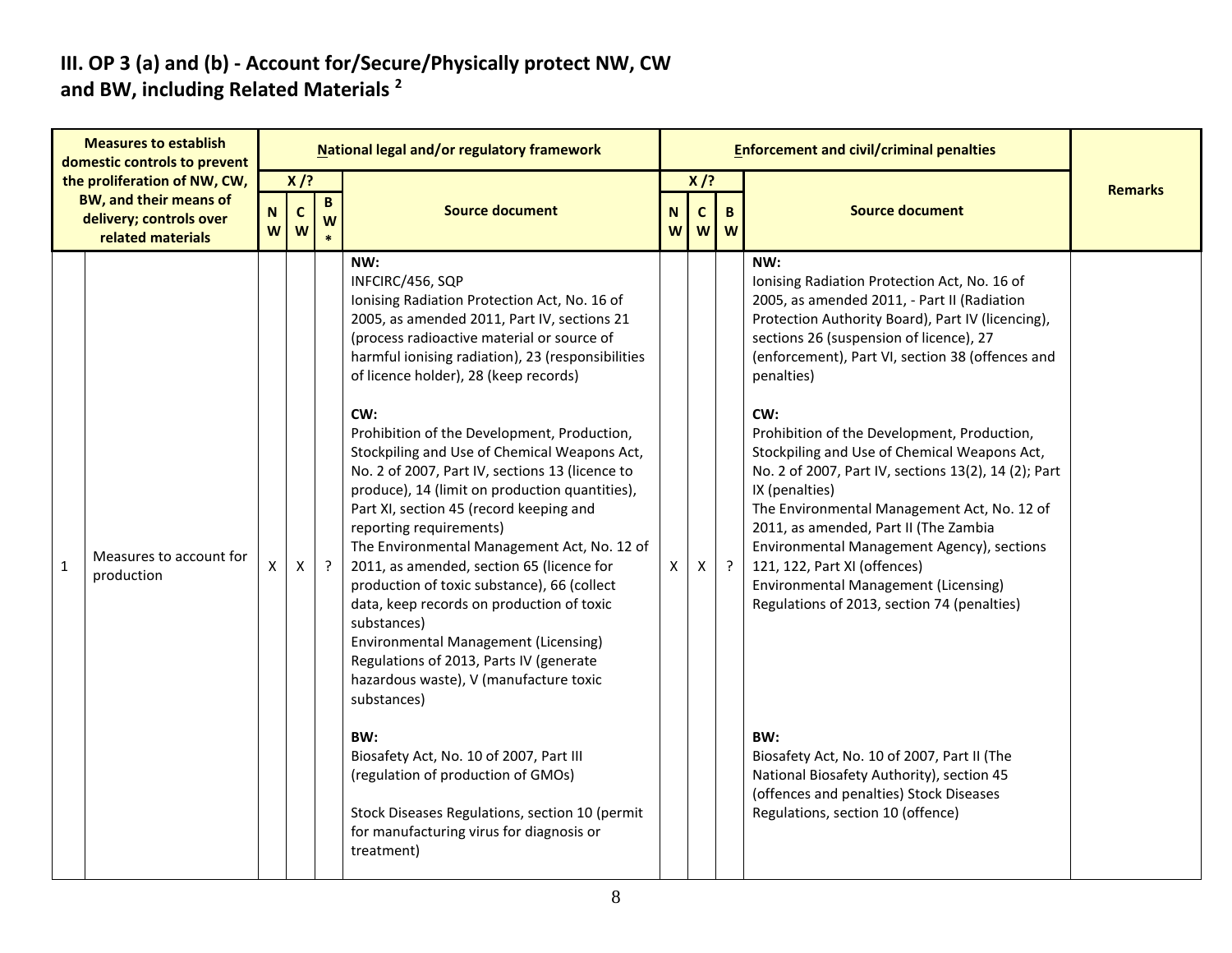|                |                         |    |   |         | NW:<br>INFCIRC/456, SQP<br>Ionising Radiation Protection Act, No. 16 of<br>2005, as amended 2011, Part IV, sections 21<br>(licence to use), 23, 28<br>CW:                                                                                                                                                                                                                                                                                                                                                                                                                                                                                                                                                                                                                                                                      |   |   |         | NW:<br>Ionising Radiation Protection Act, No. 16 of<br>2005, as amended 2011, Part IV, sections 26, 27;<br>Part VI, section 38<br>CW:                                                                                                                                                                                                                                                                                                           |  |
|----------------|-------------------------|----|---|---------|--------------------------------------------------------------------------------------------------------------------------------------------------------------------------------------------------------------------------------------------------------------------------------------------------------------------------------------------------------------------------------------------------------------------------------------------------------------------------------------------------------------------------------------------------------------------------------------------------------------------------------------------------------------------------------------------------------------------------------------------------------------------------------------------------------------------------------|---|---|---------|-------------------------------------------------------------------------------------------------------------------------------------------------------------------------------------------------------------------------------------------------------------------------------------------------------------------------------------------------------------------------------------------------------------------------------------------------|--|
|                | Measures to account for |    |   |         | Prohibition of the Development, Production,<br>Stockpiling and Use of Chemical Weapons Act,<br>No. 2 of 2007, Part IV, sections 13 (use), 14<br>(licence to process or consume), Part XI,<br>section 45 (use of toxic chemicals)<br>The Environmental Management Act, No. 12 of<br>2011, as amended, section 65 (licence to use<br>toxic substance)<br>Environmental Management (Licensing)<br>Regulations of 2013, Parts IV (pre-treat, treat<br>hazardous waste, regular reports), V (licence to<br>process, re-process or change composition of<br>toxic substance)                                                                                                                                                                                                                                                         |   |   |         | Prohibition of the Development, Production,<br>Stockpiling and Use of Chemical Weapons Act,<br>No. 2 of 2007, Part IV, sections 13(2), 14 (2); Part<br>IX<br>The Environmental Management Act, No. 12 of<br>2011, as amended, Part II (The Zambia<br>Environmental Management Agency), sections<br>121, 122<br>Environmental Management (Licensing)<br>Regulations of 2013, section 74                                                          |  |
| $\overline{2}$ | use                     | X. | Χ | $\cdot$ | BW:                                                                                                                                                                                                                                                                                                                                                                                                                                                                                                                                                                                                                                                                                                                                                                                                                            | X | Χ | $\cdot$ | BW:                                                                                                                                                                                                                                                                                                                                                                                                                                             |  |
|                |                         |    |   |         | Biosafety Act, No. 10 of 2007, Part III (approval<br>to release, use GMOs)<br>The Animal Health Act, No. 27 of 2010, Parts III,<br>VII, section 30 (approval of laboratories)<br>Stock Diseases Regulations, section 5<br>Plant Pests and Diseases Act, No. 11 of 1958,<br>No. 13 of 1994, Part II (issue regulations to<br>control injurious organism)<br>Plant Pests and Diseases (Pest Control)<br>Regulations, Government Notice 331 of 1958<br>and 90 of 1964 (schedule of plant diseases)<br>Public Health Act, as amended, Part III<br>(notification of infectious diseases), Part IV,<br>section 28(q) (regulation or restriction<br>pathogenic micro-organisms, material causing<br>disease in man), Part VII, section 49 (prohibit,<br>restrict, regulate import of thing likely to<br>introduce infectious disease) |   |   |         | Biosafety Act, No. 10 of 2007, Part II (The<br>National Biosafety Authority), section 45, Part<br>XIII (Inspectorate)<br>The Animal Health Act, No. 27 of 2010, Part XI<br>Stock Diseases Regulations, section 5<br>Plant Pests and Diseases Act, No. 11 of 1958, No.<br>13 of 1994, Part V (inspections and offences)<br>Regulations, Government Notice 331 of 1958<br>and 90 of 1964<br>Public Health Act, as amended, Part XV<br>(penalties) |  |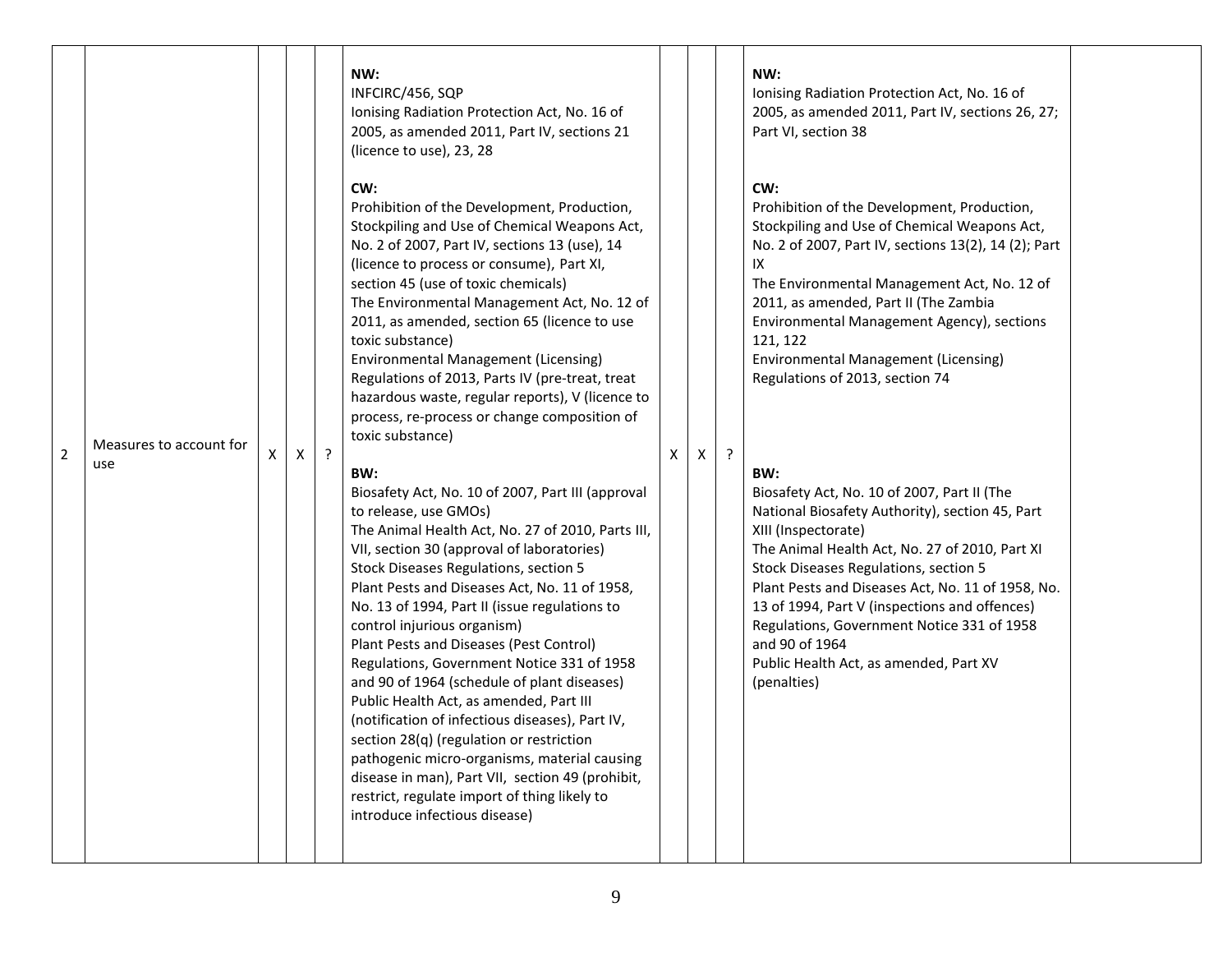| 3 | Measures to account for<br>storage   | X | X | $\overline{?}$ | NW:<br>INFCIRC/456, SQP<br>Ionising Radiation Protection Act, No. 16 of<br>2005, as amended 2011, Part IV, sections 21,<br>23, 28<br>Mines and Minerals Development Act, No. 7 of<br>2008, sections 107 (authorisation to store), 108<br>(consent to store radioactive minerals)<br>CW:<br>Prohibition of the Development, Production,<br>Stockpiling and Use of Chemical Weapons Act,<br>No. 2 of 2007, Part III, sections 8(3) (store<br>pending disposal), 45 (regulations for storage)<br>The Environmental Management Act, No. 12 of<br>2011, sections 43 (regulations for storage of<br>controlled substance), 55 (licence to store<br>hazardous waste), 62 (regulate storage of<br>hazardous waste), 65 (licence to store toxic<br>substance), 66 (control storage), 122 (not store<br>toxic substance without a licence)<br>Environmental Management (Licensing)<br>Regulations of 2013, Parts III (storage of waste)<br>IV (storage hazardous waste), V (storage of<br>toxic substances), Schedule XII (storage of toxic<br>substances)<br>BW:<br>Biosafety Act, No. 10 of 2007, Part III (storage<br>of GMOs) | $\mathsf{X}$ | X | $\cdot$        | NW:<br>Ionising Radiation Protection Act, No. 16 of<br>2005, as amended 2011, Part IV, sections 26, 27;<br>Part VI, section 38<br>Mines and Minerals Development Act, No. 7 of<br>2008, section 107<br>CW:<br>Prohibition of the Development, Production,<br>Stockpiling and Use of Chemical Weapons Act,<br>No. 2 of 2007, Part III, section 8(3), Part IX<br>The Environmental Management Act, No. 12 of<br>2011, Part II (The Zambia Environmental<br>Management Agency), sections 121, 122<br>Environmental Management (Licensing)<br>Regulations of 2013, section 74<br>BW:<br>Biosafety Act, No. 10 of 2007, Part II (The<br>National Biosafety Authority), section 45, Part<br>XIII (Inspectorate) |  |
|---|--------------------------------------|---|---|----------------|-------------------------------------------------------------------------------------------------------------------------------------------------------------------------------------------------------------------------------------------------------------------------------------------------------------------------------------------------------------------------------------------------------------------------------------------------------------------------------------------------------------------------------------------------------------------------------------------------------------------------------------------------------------------------------------------------------------------------------------------------------------------------------------------------------------------------------------------------------------------------------------------------------------------------------------------------------------------------------------------------------------------------------------------------------------------------------------------------------------------------|--------------|---|----------------|-----------------------------------------------------------------------------------------------------------------------------------------------------------------------------------------------------------------------------------------------------------------------------------------------------------------------------------------------------------------------------------------------------------------------------------------------------------------------------------------------------------------------------------------------------------------------------------------------------------------------------------------------------------------------------------------------------------|--|
| 4 | Measures to account for<br>transport | X | x | $\overline{z}$ | NW:<br>Ionising Radiation Protection Act, No. 16 of<br>2005, as amended 2011, Part IV, sections 21<br>(transport), 23, 28<br>Mines and Minerals Development Act, No. 7 of<br>2008, sections 107, 108 (transport)<br>Aviation Act, Part IX, section 60 (carriage of<br>dangerous goods); General Conditions of<br>Carriage for Cargo Regulation, arts 10, 11,<br>Railways Act, section 54, 81                                                                                                                                                                                                                                                                                                                                                                                                                                                                                                                                                                                                                                                                                                                            | $\mathsf{X}$ | X | $\overline{?}$ | NW:<br>Ionising Radiation Protection Act, No. 16 of<br>2005, as amended 2011, Part IV, sections 26, 27;<br>Part VI, section 38<br>Mines and Minerals Development Act, No. 7 of<br>2008, sections 107                                                                                                                                                                                                                                                                                                                                                                                                                                                                                                      |  |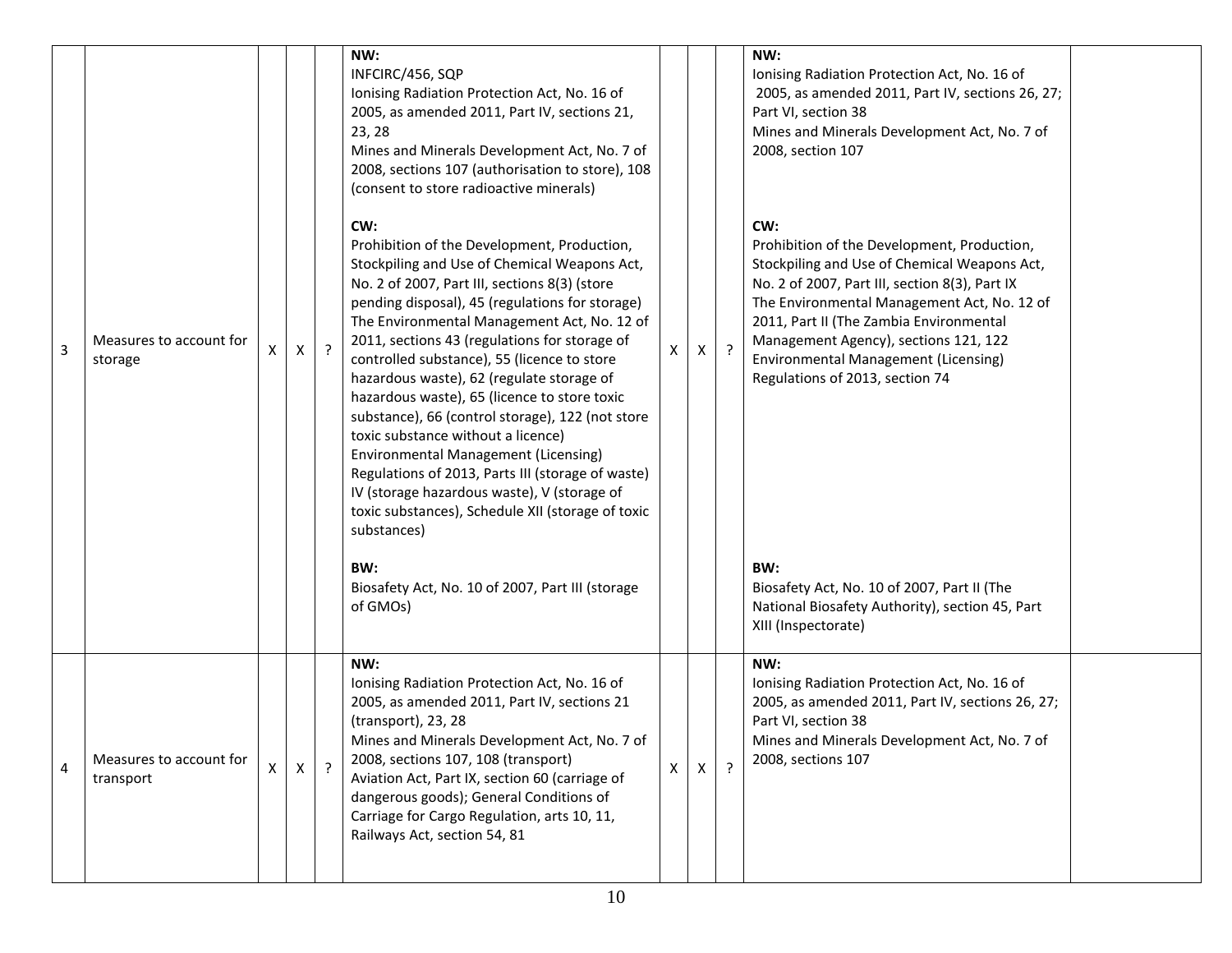|                |                                  |        |    | CW:<br>Prohibition of the Development, Production,<br>Stockpiling and Use of Chemical Weapons Act,<br>No. 2 of 2007, Part XI, section 45 (regulations<br>for movement of toxic chemicals)<br>The Environmental Management Act, No. 12 of<br>2011, section 65 (licence to transport toxic<br>substance)<br><b>Environmental Management (Licensing)</b><br>Regulations of 2013, Parts IV (transport<br>hazardous waste), V (transport of toxic<br>substances) |        |   | CW:<br>Prohibition of the Development, Production,<br>Stockpiling and Use of Chemical Weapons Act,<br>No. 2 of 2007, Part IX<br>The Environmental Management Act, No. 12 of<br>2011, Part II (The Zambia Environmental<br>Management Agency), sections 121, 122<br>Environmental Management (Licensing)<br>Regulations of 2013, section 74 |
|----------------|----------------------------------|--------|----|-------------------------------------------------------------------------------------------------------------------------------------------------------------------------------------------------------------------------------------------------------------------------------------------------------------------------------------------------------------------------------------------------------------------------------------------------------------|--------|---|--------------------------------------------------------------------------------------------------------------------------------------------------------------------------------------------------------------------------------------------------------------------------------------------------------------------------------------------|
|                |                                  |        |    | BW:<br>Biosafety Act, No. 10 of 2007, Part IX (licence<br>to transport GMO through Zambia)<br>Plant Pests and Diseases Act, No. 11 of 1958,<br>No. 13 of 1994, Part II (regulations to prohibit,<br>restrict, regulate transport of 'pests' or things)                                                                                                                                                                                                      |        |   | BW:<br>Biosafety Act, No. 10 of 2007, Part II (The<br>National Biosafety Authority), section 45, Part<br>XIII (Inspectorate)<br>Plant Pests and Diseases Act, Act No. 11 of 1958,<br>No. 13 of 1994, Part V                                                                                                                                |
| 5              | Measures to secure<br>production | Ν<br>Α |    | NW:<br>INFCIRC/456, SQP                                                                                                                                                                                                                                                                                                                                                                                                                                     | N<br>Α |   | NW:<br>INFCIRC/456, SQP                                                                                                                                                                                                                                                                                                                    |
| 6              | Measures to secure use           | Ν      | P. | NW:<br>INFCIRC/456, SQP<br>CW:<br><b>Environmental Management (Licensing)</b><br>Regulations of 2013, Parts IV, V                                                                                                                                                                                                                                                                                                                                           | N<br>Α |   | NW:<br>INFCIRC/456, SQP<br>CW:<br>Environmental Management (Licensing)<br>Regulations of 2013, section 74                                                                                                                                                                                                                                  |
| $\overline{7}$ | Measures to secure<br>storage    | N<br>Α | Х  | NW:<br>INFCIRC/456, SQP<br>CW:<br><b>Environmental Management (Licensing)</b><br>Regulations of 2013, Parts IV, V, section 37<br>(stored area fenced, under lock and key)                                                                                                                                                                                                                                                                                   | N<br>Α | X | NW:<br>INFCIRC/456, SQP<br>CW:<br><b>Environmental Management (Licensing)</b><br>Regulations of 2013, section 74                                                                                                                                                                                                                           |
| 8              | Measures to secure<br>transport  |        | X  | CW:<br><b>Environmental Management (Licensing)</b><br>Regulations of 2013, Parts IV, V, section 33<br>(transport toxic substance - secure container,<br>etc.)                                                                                                                                                                                                                                                                                               |        | X | CW:<br>Environmental Management (Licensing)<br>Regulations of 2013, section 74                                                                                                                                                                                                                                                             |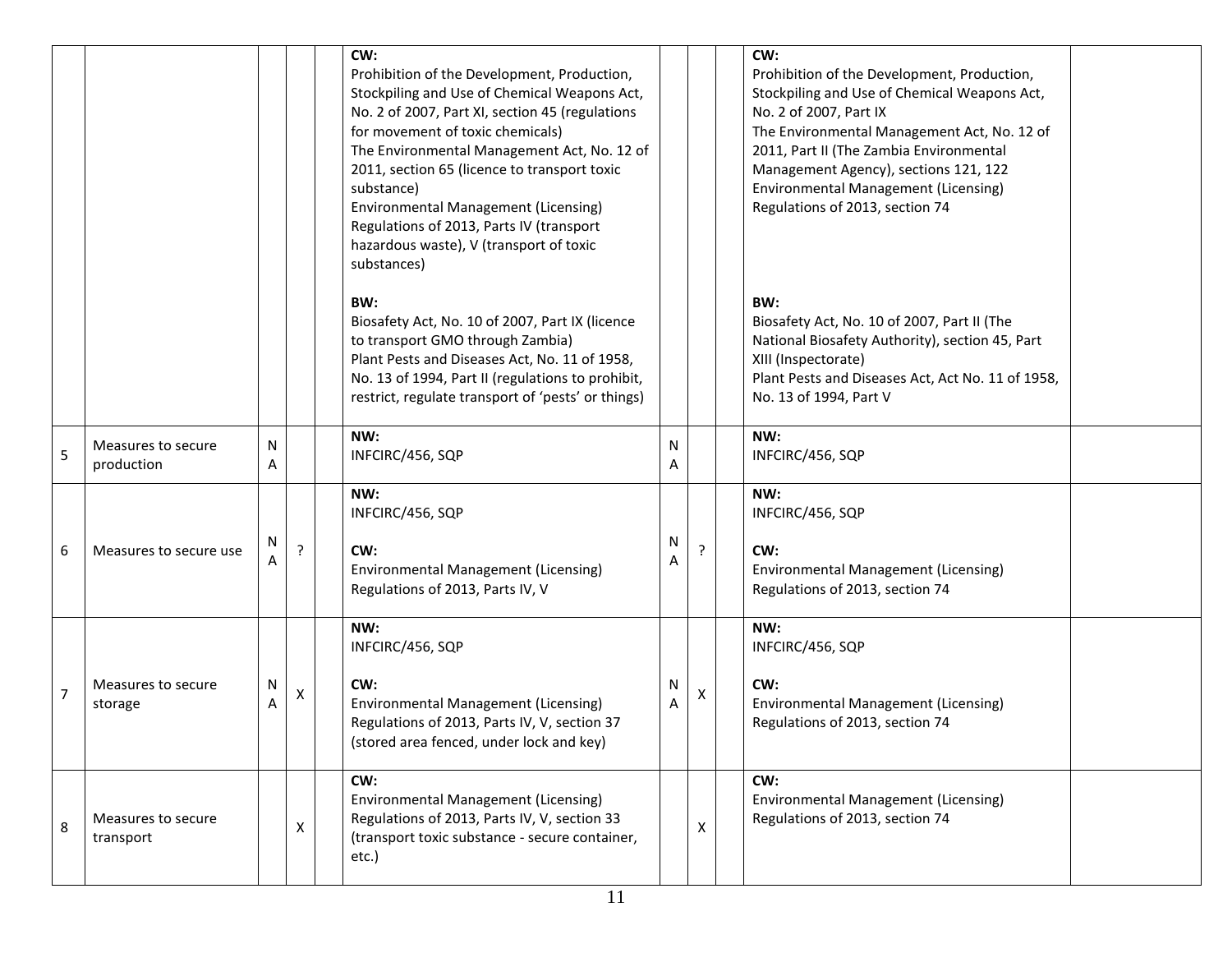| $\mathbf{q}$ | Physical protection<br>measures | N | $\sim$ | NW:<br>INFCIRC/456, SQP<br>CW:<br>The Environmental Management Act, No. 12 of<br>2011, section 43<br>Environmental Management (Licensing)<br>Regulations of 2013, Parts IV, V, section 37<br>(area fenced, under lock and key) | N | $\mathsf{x}$ | NW:<br>INFCIRC/456, SQP<br>CW:<br>The Environmental Management Act, No. 12 of<br>2011, Part II (The Zambia Environmental<br>Management Agency), sections 121, 122<br>Environmental Management (Licensing)<br>Regulations of 2013, section 74 |  |
|--------------|---------------------------------|---|--------|--------------------------------------------------------------------------------------------------------------------------------------------------------------------------------------------------------------------------------|---|--------------|----------------------------------------------------------------------------------------------------------------------------------------------------------------------------------------------------------------------------------------------|--|
| 10           | Personnel Reliability           |   |        |                                                                                                                                                                                                                                |   |              |                                                                                                                                                                                                                                              |  |

2. Related materials: materials, equipment and technology covered by relevant multilateral treaties and arrangements, or included on national control lists, which could be used for the design, development, production or use of nuclear, chemical and biological weapons and their means of delivery.

\* Information required in this section may also be available in the State's Confidence Building Measures report, if submitted to the BWC Implementation Support Unit (online at: [http://www.unog.ch/80256EE600585943/\(httpPages\)/4FA4DA37A55C7966C12575780055D9E8?OpenDocument\)](http://www.unog.ch/80256EE600585943/(httpPages)/4FA4DA37A55C7966C12575780055D9E8?OpenDocument)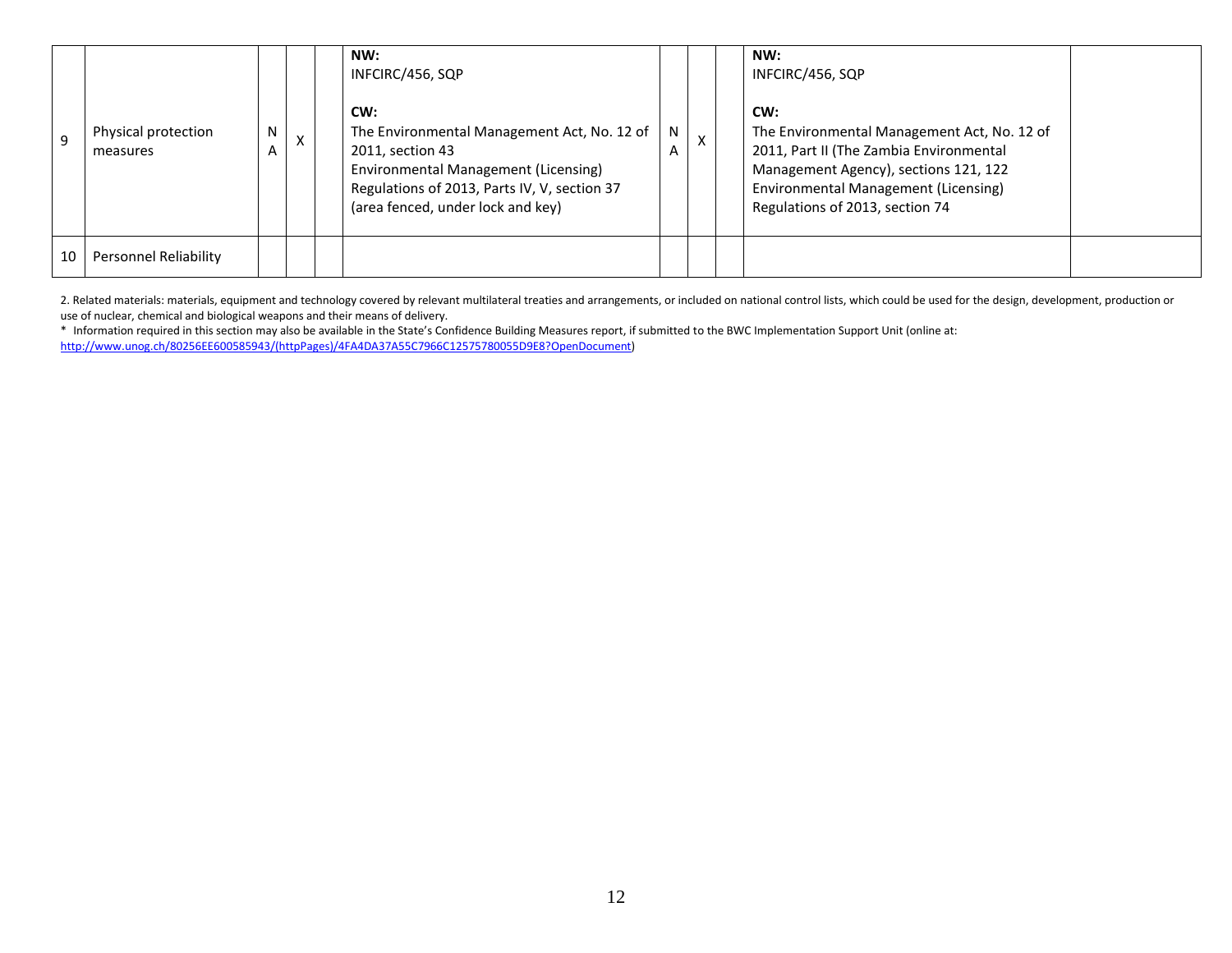#### **IV. OP 3 (a) and (b) - Account for/Secure/Physically protect NW including Related Materials (NW specific)**

| <b>Measures to establish</b><br>domestic controls to prevent<br>the proliferation of NW, and<br>their means of delivery;<br>controls over related<br>materials |                                                                                                                                                                   | <b>Source document</b>                                                                                                          |  |  |  |  |  |  |
|----------------------------------------------------------------------------------------------------------------------------------------------------------------|-------------------------------------------------------------------------------------------------------------------------------------------------------------------|---------------------------------------------------------------------------------------------------------------------------------|--|--|--|--|--|--|
| 1                                                                                                                                                              | National regulatory<br>authority                                                                                                                                  | Radiation Protection Authority<br>Ionising Radiation Protection Act No. 16 of 2005, as amended 2011, Part II, sections 5 and 7c |  |  |  |  |  |  |
| $\overline{2}$                                                                                                                                                 | Licensing of nuclear<br>installations/entities/<br>use of materials                                                                                               | <b>Radiation Protection Authority</b><br>Ionising Radiation Protection Act No. 16 of 2005, as amended 2011, Part IV, section 21 |  |  |  |  |  |  |
| 3                                                                                                                                                              | IAEA Safeguards<br>Agreements                                                                                                                                     | INFCIRC/456 and SQP, 22 September 1994<br>Additional Protocol signed 13 May 2009                                                |  |  |  |  |  |  |
| 4                                                                                                                                                              | <b>IAEA Code of Conduct</b><br>on Safety and Security<br>of Radioactive Sources                                                                                   |                                                                                                                                 |  |  |  |  |  |  |
| 5                                                                                                                                                              | Supplementary<br>Guidance on the Import<br>and Export of<br>Radioactive Sources of<br>the Code of Conduct on<br>the Safety and Security<br>of Radioactive Sources |                                                                                                                                 |  |  |  |  |  |  |
| 6                                                                                                                                                              | IAEA Incident and<br><b>Trafficking Database</b>                                                                                                                  | Participates                                                                                                                    |  |  |  |  |  |  |
| $\overline{7}$                                                                                                                                                 | <b>Integrated Nuclear</b><br><b>Security Support Plan</b><br>(INSSP) / International<br><b>Physical Protection</b><br><b>Advisory Service (IPPAS)</b>             | Approved                                                                                                                        |  |  |  |  |  |  |
| 8                                                                                                                                                              | Applying the physical<br>protection<br>recommendations in<br>INFCIRC/225/Rev.5                                                                                    |                                                                                                                                 |  |  |  |  |  |  |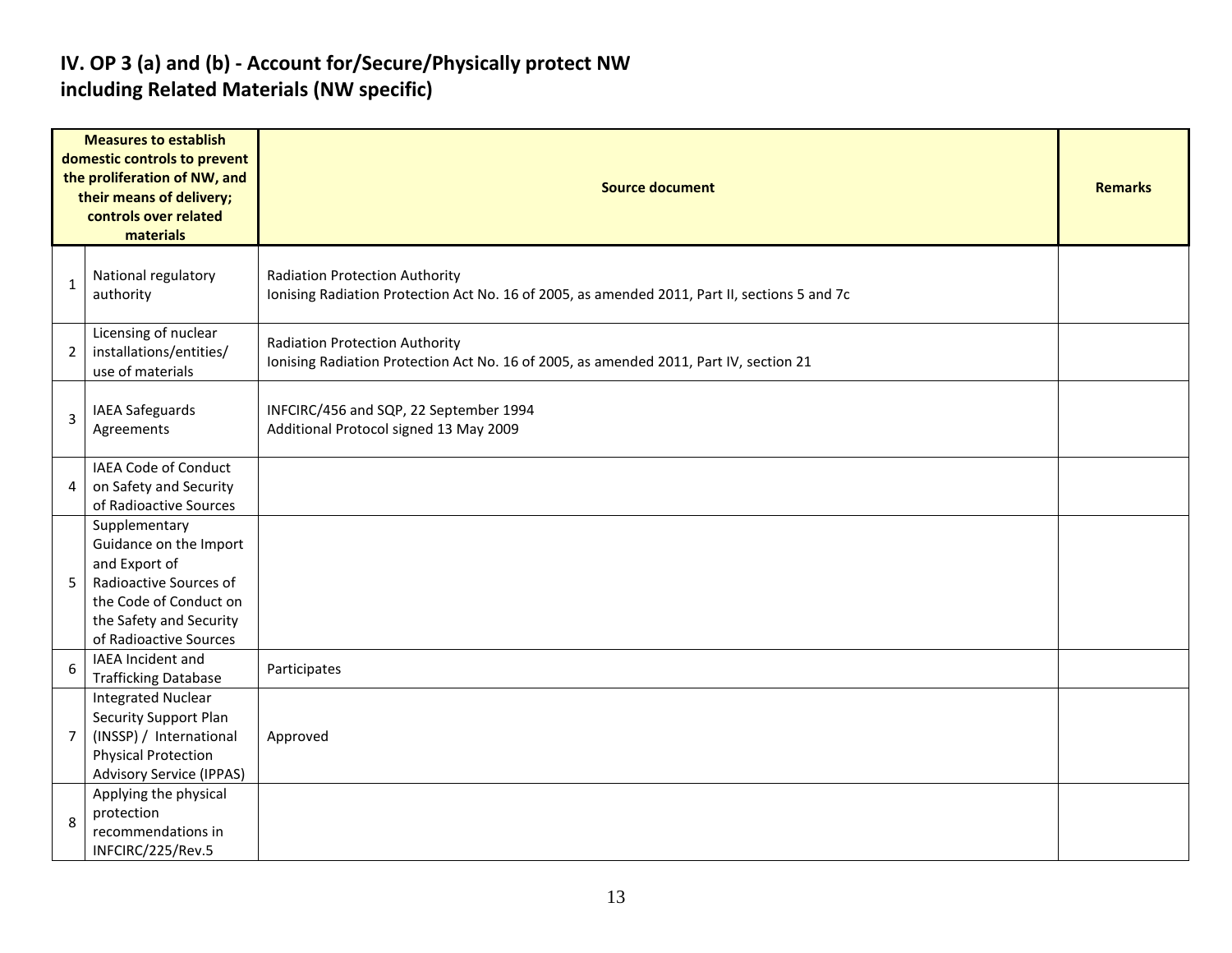|    | <b>Other Agreements</b><br>related to IAEA                                                | Revised Supplementary Agreement Concerning the Provision of Technical Assistance by the IAEA (RSA), signed 25 February<br>1991<br>African Regional Co-operative Agreement for Research, Development and Training Related to Nuclear Science and<br>Technology (AFRA), Fifth Extension, acceptance 5 June 2015 |  |
|----|-------------------------------------------------------------------------------------------|---------------------------------------------------------------------------------------------------------------------------------------------------------------------------------------------------------------------------------------------------------------------------------------------------------------|--|
| 10 | National legislation and<br>regulations related to<br>nuclear material<br>including CPPNM |                                                                                                                                                                                                                                                                                                               |  |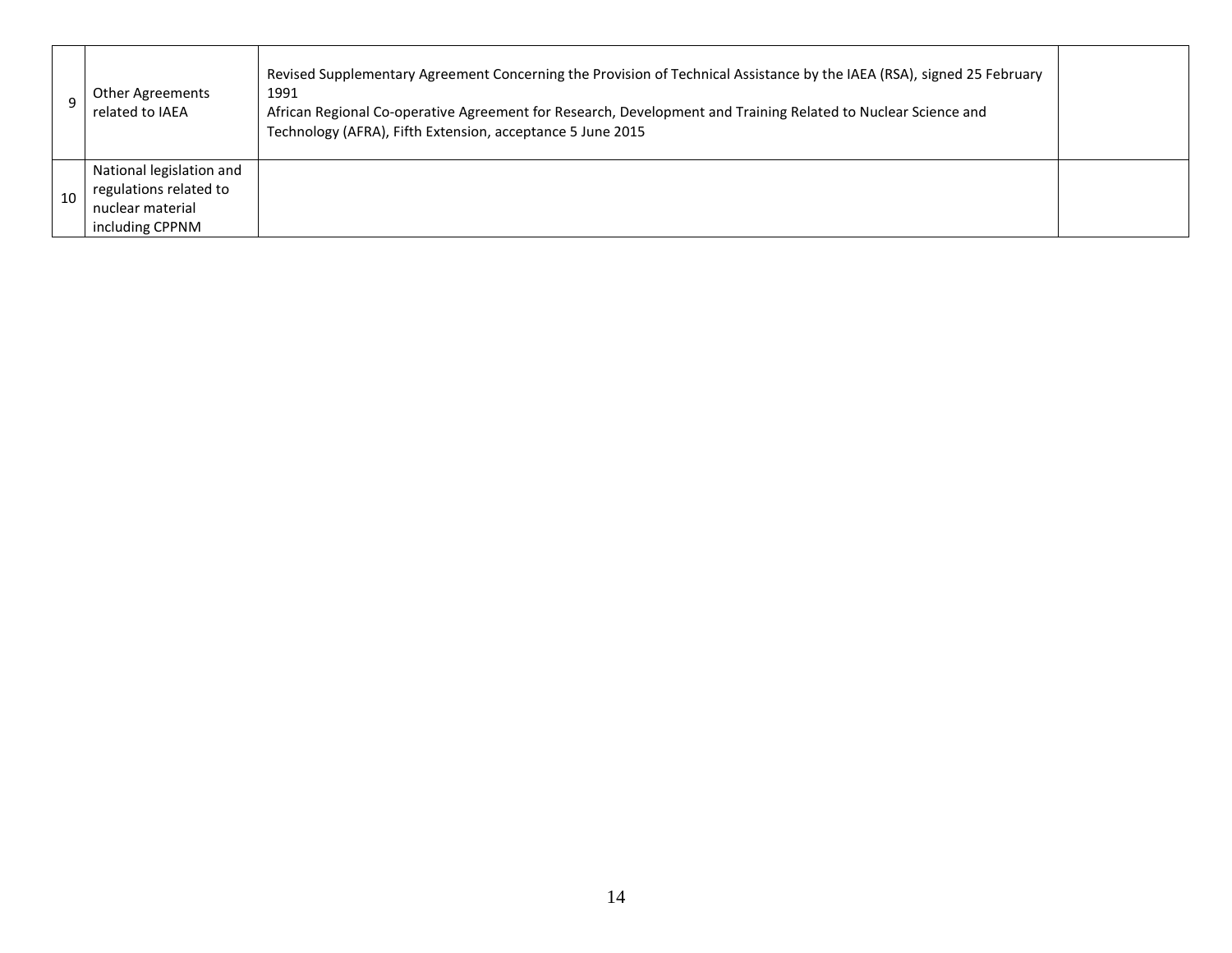#### **V. OP 3 (a) and (b) - Account for/Secure/Physically protect CW including Related Materials (CW specific)**

| <b>Measures to establish</b><br>domestic controls to prevent<br>the proliferation of CW, and<br>their means of delivery;<br>controls over related<br>materials |                                                                                                                     | <b>Source document</b>                                                                                                                                                                                                                                                                                                                                          | <b>Remarks</b> |
|----------------------------------------------------------------------------------------------------------------------------------------------------------------|---------------------------------------------------------------------------------------------------------------------|-----------------------------------------------------------------------------------------------------------------------------------------------------------------------------------------------------------------------------------------------------------------------------------------------------------------------------------------------------------------|----------------|
| $\mathbf{1}$                                                                                                                                                   | National CWC authority                                                                                              | Ministry of Foreign Affairs<br>Prohibition of the Development, Production, Stockpiling and Use of Chemical Weapons Act, No. 2 of 2007, Part II, section 4                                                                                                                                                                                                       |                |
| $\overline{2}$                                                                                                                                                 | Licensing/registration of<br>installations/facilities/<br>persons/entities/use/<br>handling of related<br>materials | Prohibition of the Development, Production, Stockpiling and Use of Chemical Weapons Act, No. 2 of 2007, Part IV<br>(Licensing), sections 13 (2), 14(2), Part IX<br>The Environmental Management Act, No. 12 of 2011, Part II (The Zambia Environmental Management Agency),<br>Environmental Management (Licensing) Regulations of 2013, Parts IV, V, section 74 |                |
| $\overline{3}$                                                                                                                                                 | Old or abandoned<br>chemical weapons                                                                                |                                                                                                                                                                                                                                                                                                                                                                 |                |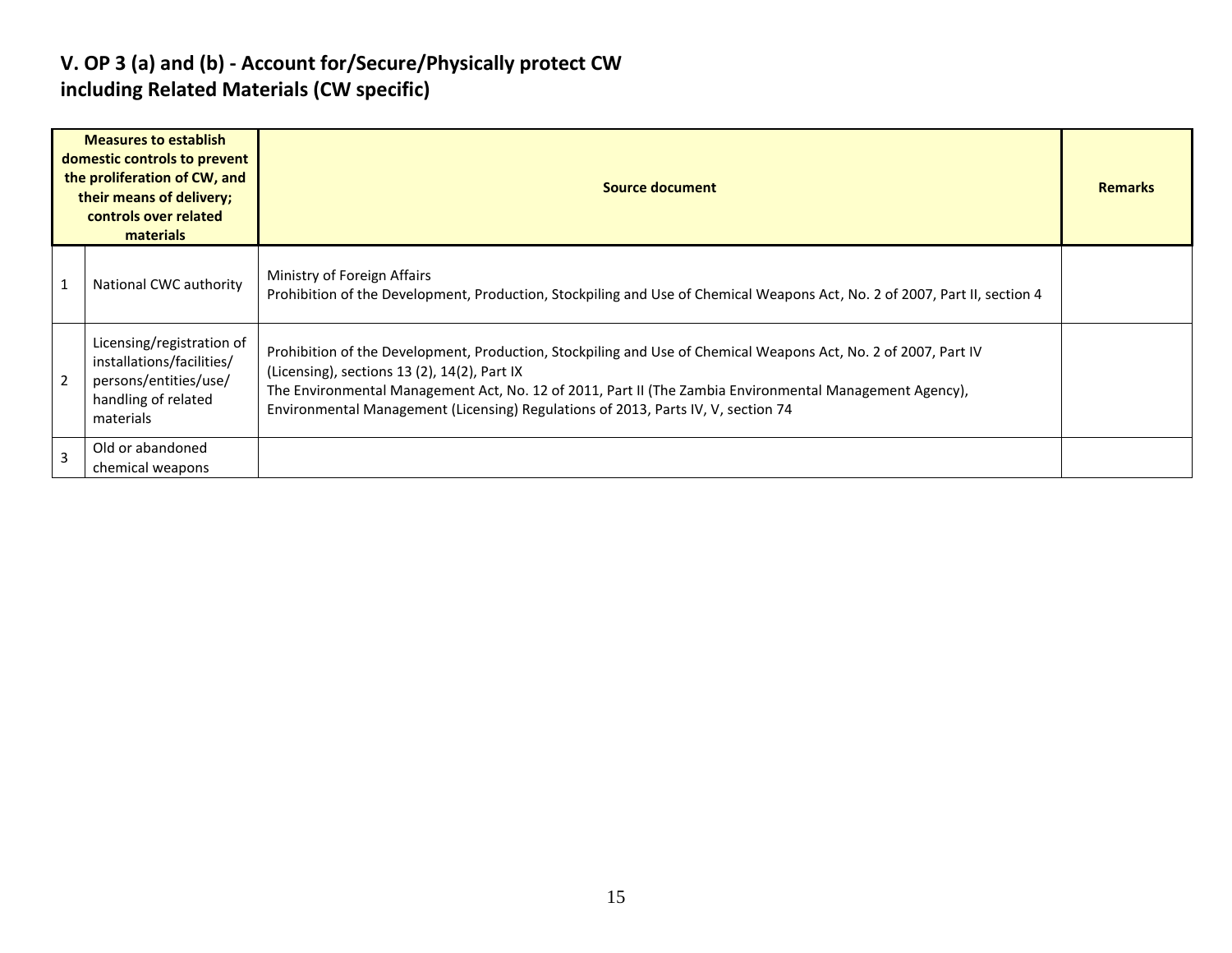#### **VI. OP 3 (a) and (b) - Account for/Secure/Physically protect BW including Related Materials (BW specific)**

| <b>Measures to establish</b><br>domestic controls to prevent<br>the proliferation of BW, their<br>means of delivery; controls<br>over related materials | Source document                                                                                                                                                | <b>Remarks</b> |
|---------------------------------------------------------------------------------------------------------------------------------------------------------|----------------------------------------------------------------------------------------------------------------------------------------------------------------|----------------|
| Licensing/registration of<br>installations/facilities/<br>persons/entities/use/<br>handling of materials                                                | Biosafety Act, No. 10 of 2007, Part III, Part II (The National Biosafety Authority), section 45, Part XIII (Inspectorate)<br><b>Stock Diseases Regulations</b> |                |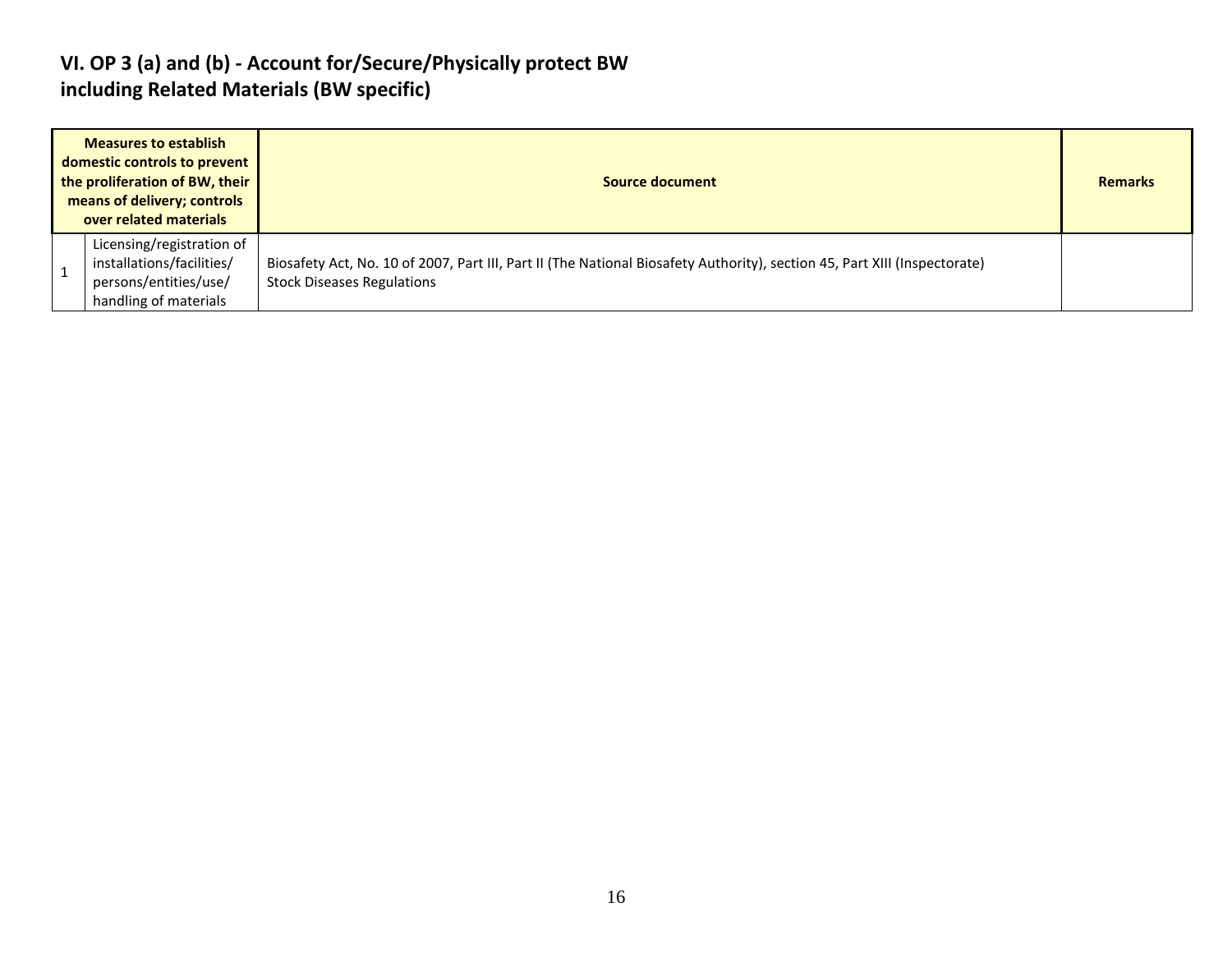# **VII. OP 3 (c) and (d) and related matters from OP 6 - Controls of NW,**

### **CW and BW, including Related Materials**

| <b>Border controls and export</b><br>and trans-shipment controls<br>to prevent the proliferation<br>of nuclear, chemical and<br>biological weapons and their<br>means of delivery including<br>related materials |                                                                                   | <b>National legal framework</b>                |                |              |                                                                                                                                                                                                                                                                                                                                                                                                                                                                                                                                                                                                                                                             |        |                  | <b>Enforcement and civil/criminal penalties</b> |                                                                                                                                                                                                                                                                                                                                                   |                |
|------------------------------------------------------------------------------------------------------------------------------------------------------------------------------------------------------------------|-----------------------------------------------------------------------------------|------------------------------------------------|----------------|--------------|-------------------------------------------------------------------------------------------------------------------------------------------------------------------------------------------------------------------------------------------------------------------------------------------------------------------------------------------------------------------------------------------------------------------------------------------------------------------------------------------------------------------------------------------------------------------------------------------------------------------------------------------------------------|--------|------------------|-------------------------------------------------|---------------------------------------------------------------------------------------------------------------------------------------------------------------------------------------------------------------------------------------------------------------------------------------------------------------------------------------------------|----------------|
|                                                                                                                                                                                                                  |                                                                                   | $X$ /?<br>N<br>$\mathbf c$<br>B<br>W<br>W<br>W |                |              | <b>Source document</b>                                                                                                                                                                                                                                                                                                                                                                                                                                                                                                                                                                                                                                      | N<br>W | $X$ /?<br>C<br>W | B<br>W                                          | <b>Source document</b>                                                                                                                                                                                                                                                                                                                            | <b>Remarks</b> |
| $\mathbf{1}$                                                                                                                                                                                                     | Border control to<br>detect, deter, prevent<br>and combat illicit<br>trafficking  | X                                              | $\pmb{\times}$ | $\mathsf{X}$ | NW/CW/BW:<br>Zambia Revenue Authority Act (cap. 321), as<br>amended<br>Customs and Excise Act (cap. 322) 1955, as<br>amended<br>Customs and Excise Regulations 2000, as<br>amended                                                                                                                                                                                                                                                                                                                                                                                                                                                                          | X      | X                | $\mathsf{X}$                                    | NW/CW/BW:<br>Zambia Revenue Authority Act (cap 321), as<br>amended<br>Customs and Excise Act (cap. 322), as amended<br>Customs and Excise Regulations 2000, as<br>amended                                                                                                                                                                         |                |
| $\overline{2}$                                                                                                                                                                                                   | Law enforcement to<br>detect, deter, prevent<br>and combat illicit<br>trafficking | X                                              | X              | $\mathsf{X}$ | NW/CW/BW:<br>Zambia Revenue Authority Act, as amended<br>Customs and Excise Act (cap. 322) 1955, as<br>amended<br>NW:<br>Ionising Radiation Protection Act No. 16 of<br>2005, as amended, Part II<br>Mines and Minerals Development Act, No. 7 of<br>2008, Part XIII<br>CW:<br>Prohibition of the Development, Production,<br>Stockpiling and Use of Chemical Weapons Act,<br>No. 2 of 2007, Parts II and V<br>The Environmental Management Act, No. 12 of<br>2011<br>BW:<br>Biosafety Act, No. 10 of 2007, Part II<br>Plant Pests and Diseases Act, Act No. 11 of<br>1958, No. 13 of 1994, Part II and regulations<br>(Notices 331 of 1958 and 90 of 1964) | X      | Χ                | $\pmb{\times}$                                  | NW/CW/BW:<br>Commissioner-General, Customs<br>NW:<br>Radiation Protection Authority Board<br>Director of Mines<br>CW:<br>Zambia National Authority on the Chemical<br>Weapons Convention (Ministry of Foreign<br>Affairs)<br>Zambia Environmental Management<br>Agency<br>BW:<br><b>National Biosafety Authority</b><br>Department of Agriculture |                |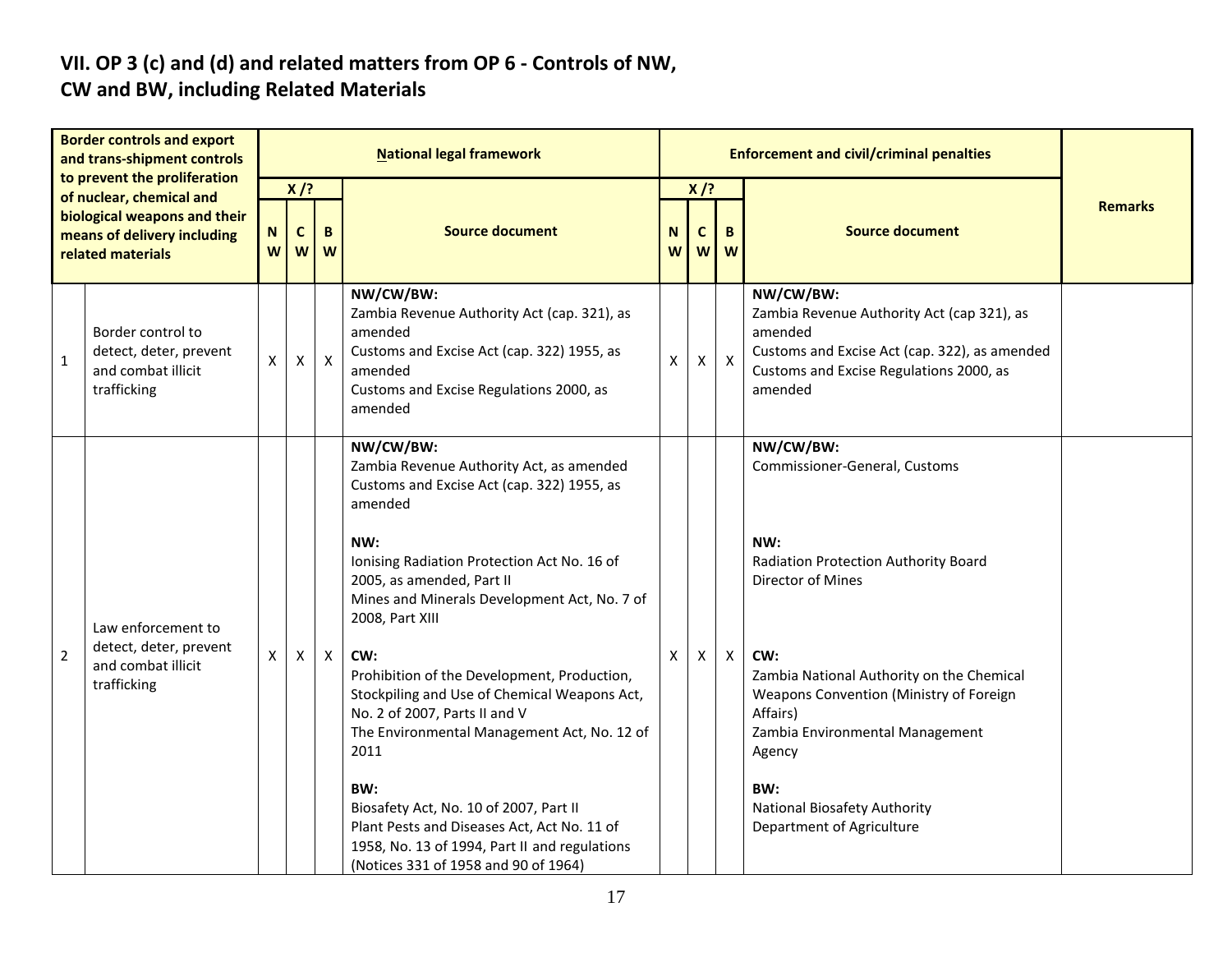| $\overline{3}$ | Border control detection<br>measures   | X            | ? | $\cdot$    | NW/CW/BW:<br>X-ray Monitoring<br><b>Radiation Portal Monitors</b>                                                                                                                                                                                                                                                                                                                                                                                                                                                                                                                                                                                                                                                                                                                                     | x  | ? | $\cdot$        | NW/CW/BW:<br>X-ray Monitoring<br><b>Radiation Portal Monitors</b><br>Automated System for Customs Data<br>(ASYCUDA World)                                                                                                                                                                                                                                                                                                                                                                                                                    |
|----------------|----------------------------------------|--------------|---|------------|-------------------------------------------------------------------------------------------------------------------------------------------------------------------------------------------------------------------------------------------------------------------------------------------------------------------------------------------------------------------------------------------------------------------------------------------------------------------------------------------------------------------------------------------------------------------------------------------------------------------------------------------------------------------------------------------------------------------------------------------------------------------------------------------------------|----|---|----------------|----------------------------------------------------------------------------------------------------------------------------------------------------------------------------------------------------------------------------------------------------------------------------------------------------------------------------------------------------------------------------------------------------------------------------------------------------------------------------------------------------------------------------------------------|
| 4              | Control of brokering                   |              |   |            |                                                                                                                                                                                                                                                                                                                                                                                                                                                                                                                                                                                                                                                                                                                                                                                                       |    |   |                |                                                                                                                                                                                                                                                                                                                                                                                                                                                                                                                                              |
| 5              | Export control<br>legislation in place | Χ            | X | $\ddot{?}$ | NW:<br>Ionising Radiation Protection Act No. 16 of<br>2005, as amended 2011, Part IV, section 21<br>(export licence)<br>Mines and Minerals Development Act, No. 7 of<br>2008, sections 107, 108 (consent to export of<br>radioactive minerals)<br>CW:<br>Prohibition of the Development, Production,<br>Stockpiling and Use of Chemical Weapons Act,<br>No. 2 of 2007, Part IV (export licence schedules<br>2 and 3 chemicals)<br>The Environmental Management Act, No. 12 of<br>2011, section 65 (export licence toxic<br>substance)<br>Environmental Management (Licensing)<br>Regulations of 2013, Parts IV(export licence<br>hazardous waste), V (export licence toxic<br>substance)<br>BW:<br>Biosafety Act, No. 10 of 2007, Parts III (export<br>approval for GMOs), VII (procedure for export) | X. | X | $\cdot$ ?      | NW:<br>Ionising Radiation Protection Act No. 16 of<br>2005, as amended 2011, Part V, section 38<br>(offences and penalties)<br>Mines and Minerals Development Act, No. 7 of<br>2008, section 107 (penalties)<br>CW:<br>Prohibition of the Development, Production,<br>Stockpiling and Use of Chemical Weapons Act<br>of 2007, section 15<br>The Environmental Management Act, No. 12 of<br>2011, section 121Environmental Management<br>(Licensing) Regulations of 2013, section 74<br>BW:<br>Biosafety Act, No. 10 of 2007, sections 10, 38 |
| 6              | Licensing provisions and<br>Authority  | $\mathsf{X}$ | X | $\cdot$    | NW:<br>Ionising Radiation Protection Act No. 16 of<br>2005, as amended 2011, Part II (Radiation<br>Protection Authority), IV (licence)<br>Mines and Minerals Development Act, No. 7 of<br>2008, sections 107, 108, (application for<br>consent by Minister), Part XIII (Director of<br>Mines)                                                                                                                                                                                                                                                                                                                                                                                                                                                                                                         | X  | X | $\overline{?}$ | NW:<br>Radiation Protection Authority Board - Ionising<br>Radiation Protection Act No. 16 of 2005, as<br>amended 2011, Parts IV, Part VI<br>Director of Mines - Mines and Minerals<br>Development Act, No. 7 of 2008, section 107                                                                                                                                                                                                                                                                                                            |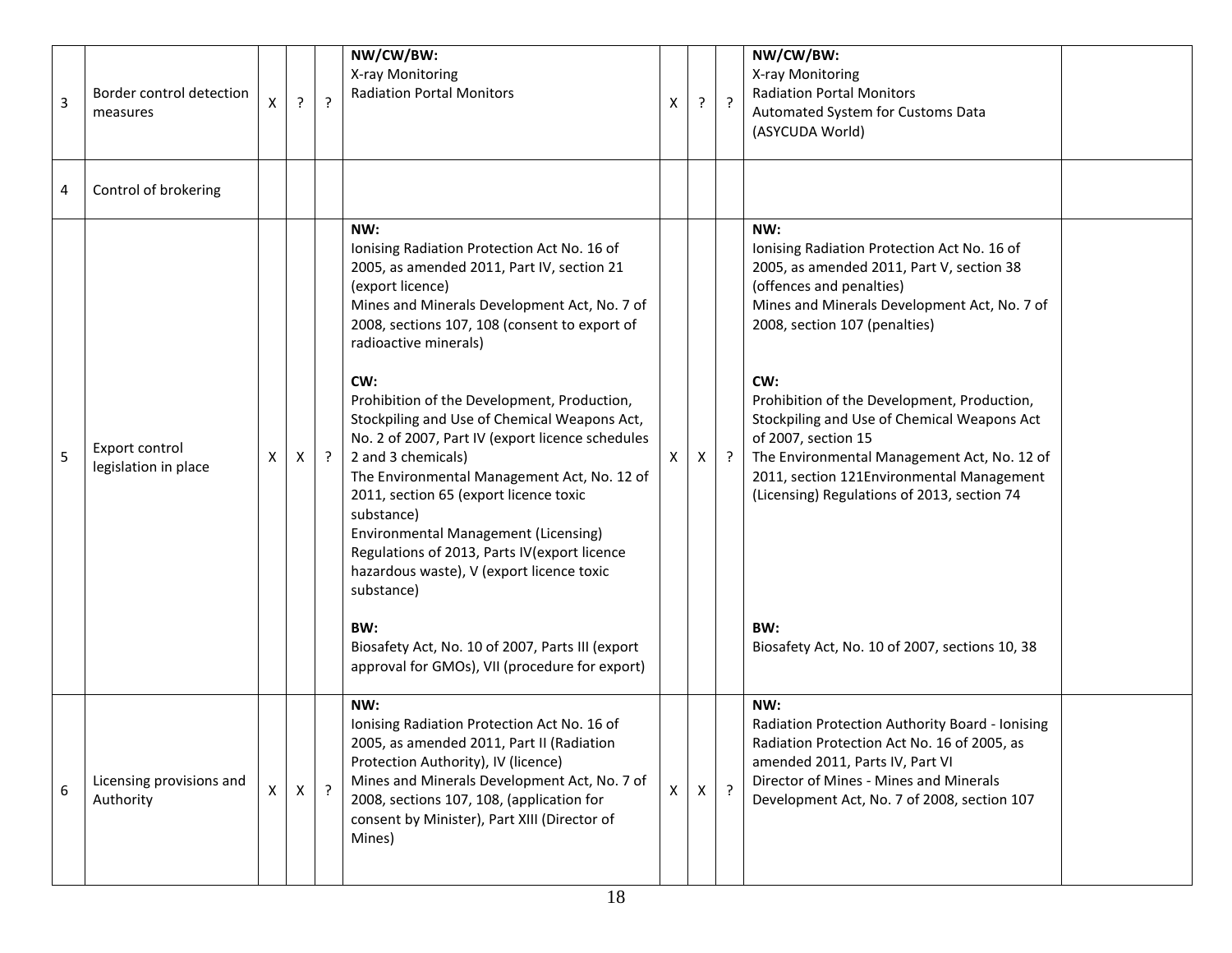|                |                                                            |   |   |         | CW:<br>Prohibition of the Development, Production,<br>Stockpiling and Use of Chemical Weapons Act<br>of 2007, Part IV (licencing), section 15 (import,<br>export, 16 (application for licence)<br>The Environmental Management Act, No. 12 of<br>2011, section 65 (import, export licence toxic<br>substance)<br>Environmental Management (Licensing)<br>Regulations of 2013, Parts IV (import, export<br>licence hazardous waste), V (import, export<br>licence toxic substance) |   |         | CW:<br>Zambia National Authority on the Chemical<br>Weapons Convention (Ministry of Foreign<br>Affairs) - Prohibition of the Development,<br>Production, Stockpiling and Use of Chemical<br>Weapons Act of 2007, Part IV<br>Zambia Environmental Management<br>Agency - The Environmental Management Act,<br>No. 12 of 2011, section 121<br>Environmental Management (Licensing)<br>Regulations of 2013, section 74 |  |
|----------------|------------------------------------------------------------|---|---|---------|-----------------------------------------------------------------------------------------------------------------------------------------------------------------------------------------------------------------------------------------------------------------------------------------------------------------------------------------------------------------------------------------------------------------------------------------------------------------------------------|---|---------|---------------------------------------------------------------------------------------------------------------------------------------------------------------------------------------------------------------------------------------------------------------------------------------------------------------------------------------------------------------------------------------------------------------------|--|
|                |                                                            |   |   |         | BW:<br>Biosafety Act, No. 10 of 2007, Part 11, sections<br>10 (export permit for GMOs), 30<br>Plant Pests and Diseases Act, Act No. 11 of<br>1958, No. 13 of 1994, Part II (Import), and<br>regulations (Notices 331 of 1958 and 90 of<br>1964)                                                                                                                                                                                                                                   |   |         | BW:<br>National Biosafety Authority, Director for<br>Veterinary Services - Biosafety Act, No. 10 of<br>2007, sections 10, 38<br>Department of Agriculture - The Animal Health<br>Act, No. 27 of 2010, sections 26                                                                                                                                                                                                   |  |
|                |                                                            |   |   |         | NW:<br>Ionising Radiation Protection Act No. 16 of<br>2005, as amended 2011, Part I<br>Mines and Minerals Development Act, No. 7 of<br>2008, Part I<br>CW:                                                                                                                                                                                                                                                                                                                        |   |         | NW:<br>Radiation Protection Authority Board, Part II of<br>the Ionising Radiation Protection Act No. 16 of<br>2005, as amended<br>Director of Mines, Part II of the Mines and<br>Minerals Development Act, No. 7 of 2008<br>CW:                                                                                                                                                                                     |  |
| $\overline{7}$ | Control lists of<br>materials, equipment<br>and technology | ? | Χ | $\cdot$ | Prohibition of the Development, Production,<br>Stockpiling and Use of Chemical Weapons Act<br>2007, Part I<br>The Environmental Management Act, No. 12 of<br>2011, Part I<br><b>Environmental Management (Licensing)</b><br>Regulations of 2013, Parts IV, V                                                                                                                                                                                                                      | X | $\cdot$ | Zambia National Authority on Chemical<br>Weapons, Part II of the Prohibition of the<br>Development, Production, Stockpiling and Use<br>of Chemical Weapons Act 2007,<br>Zambia Environmental Management<br>Agency, Part II of the Environmental<br>Management Act, No. 12 of 2011<br><b>Environmental Management (Licensing)</b><br>Regulations of 2013, section 74                                                 |  |
|                |                                                            |   |   |         | BW:<br>Biosafety Act, No. 10 of 2007, Part I<br>Plant Pests and Diseases Act, Act No. 11 of<br>1958, No. 13 of 1994, Part I, and regulations                                                                                                                                                                                                                                                                                                                                      |   |         | BW:<br>Biosafety Act, No. 10 of 2007, Part I<br>Plant Pests and Diseases Act, Act No. 11 of<br>1958, No. 13 of 1994, Part I, and regulations                                                                                                                                                                                                                                                                        |  |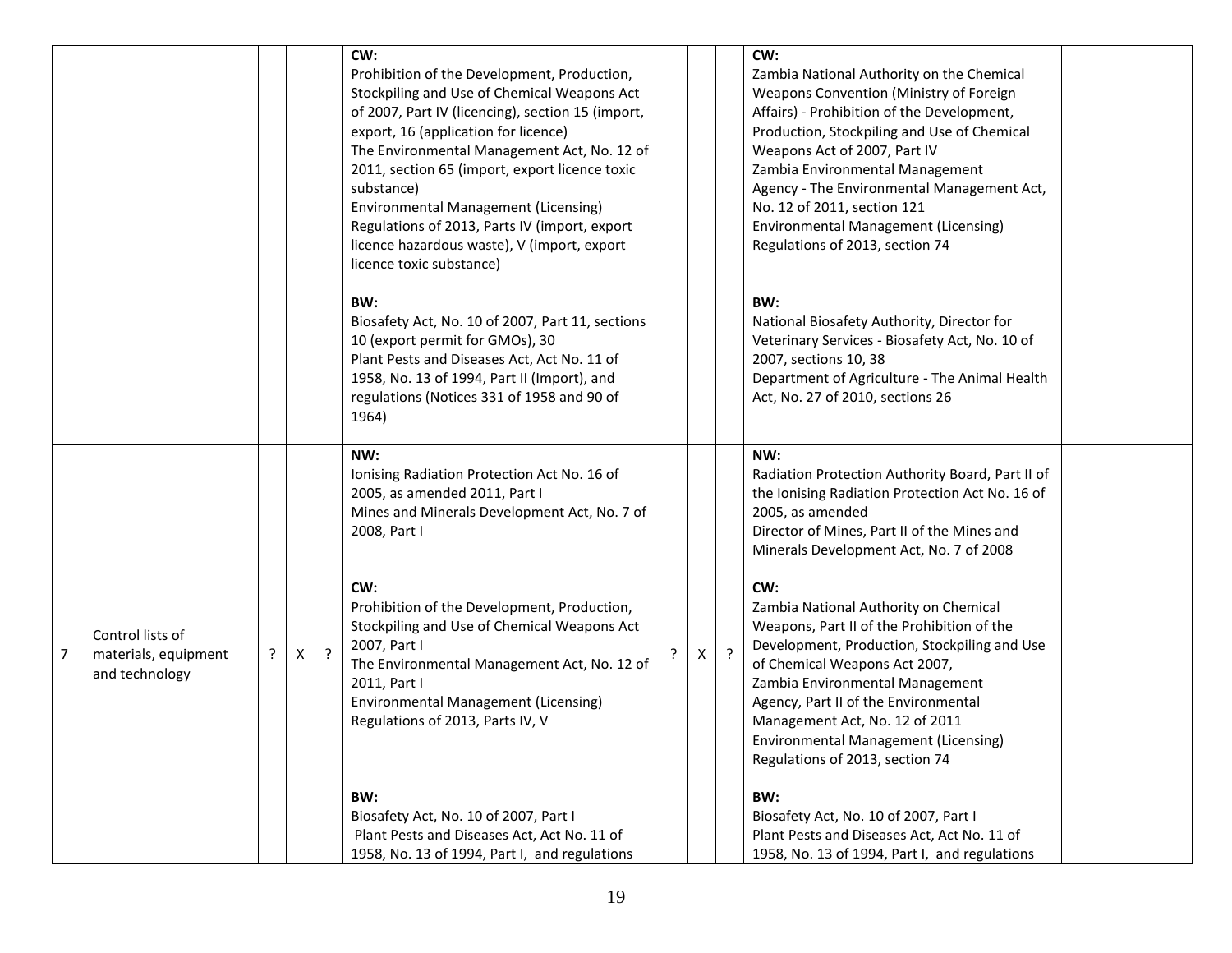|    |                                                                                                 |   |              |                           | (Notices 331 of 1958 and 90 of 1964, Schedule<br>of Pests)                                                                                                                                                                                                                                                                                                                                                                                                                                                                                                                                                                   |   |   |                           | (Notices 331 of 1958 and 90 of 1964, Schedule<br>of Pests)                                                                                                                                                                                                                                                                                                                                           |  |
|----|-------------------------------------------------------------------------------------------------|---|--------------|---------------------------|------------------------------------------------------------------------------------------------------------------------------------------------------------------------------------------------------------------------------------------------------------------------------------------------------------------------------------------------------------------------------------------------------------------------------------------------------------------------------------------------------------------------------------------------------------------------------------------------------------------------------|---|---|---------------------------|------------------------------------------------------------------------------------------------------------------------------------------------------------------------------------------------------------------------------------------------------------------------------------------------------------------------------------------------------------------------------------------------------|--|
| 8  | Intangible technology<br>transfers                                                              |   |              |                           |                                                                                                                                                                                                                                                                                                                                                                                                                                                                                                                                                                                                                              |   |   |                           |                                                                                                                                                                                                                                                                                                                                                                                                      |  |
| 9  | Inclusion of means of<br>delivery                                                               |   |              |                           |                                                                                                                                                                                                                                                                                                                                                                                                                                                                                                                                                                                                                              |   |   |                           |                                                                                                                                                                                                                                                                                                                                                                                                      |  |
| 10 | End-user controls                                                                               |   | X            |                           | CW:<br>Prohibition of the Development, Production,<br>Stockpiling and Use of Chemical Weapons Act<br>2007, Part III, section 12                                                                                                                                                                                                                                                                                                                                                                                                                                                                                              |   | x |                           | CW:<br>Prohibition of the Development, Production,<br>Stockpiling and Use of Chemical Weapons Act<br>2007, Part III, section 12                                                                                                                                                                                                                                                                      |  |
| 11 | Catch all clause                                                                                |   |              |                           |                                                                                                                                                                                                                                                                                                                                                                                                                                                                                                                                                                                                                              |   |   |                           |                                                                                                                                                                                                                                                                                                                                                                                                      |  |
| 12 | Transit control                                                                                 | ? | $\cdot$      | ?                         | NW:<br>Ionising Radiation Protection Act No. 16 of<br>2005, as amended 2011, Part IV<br>CW:<br>The Environmental Management Act, No. 12 of<br>2011, sections 55, 65 (transit licence hazardous<br>waste)<br><b>Environmental Management (Licensing)</b><br>Regulations of 2013, Part IV (transit licence<br>hazardous waste)<br>BW:<br>Biosafety Act, No. 10 of 2007, section 31 (GMO<br>in transit)<br>Plant Pests and Diseases Act, Act No. 11 of<br>1958, No. 13 of 1994, Part III and regulations<br>(Notices 331 of 1958 and 90 of 1964)<br>("importation" also means transit through<br>Zambia of injurious organisms) | ? | ? | $\cdot$                   | NW:<br>Ionising Radiation Protection Act No. 16 of<br>2005, as amended 2011, Part V - section 38<br>CW:<br>The Environmental Management Act, No. 12 of<br>2011, section 121<br><b>Environmental Management (Licensing)</b><br>Regulations of 2013, section 74<br>BW:<br>Biosafety Act, No. 10 of 2007, section 31<br>Plant Pests and Diseases Act, Act No. 11 of<br>1958, No. 13 of 1994, section 28 |  |
| 13 | Trans-shipment control                                                                          |   |              |                           |                                                                                                                                                                                                                                                                                                                                                                                                                                                                                                                                                                                                                              |   |   |                           |                                                                                                                                                                                                                                                                                                                                                                                                      |  |
| 14 | Re-export control                                                                               |   |              |                           |                                                                                                                                                                                                                                                                                                                                                                                                                                                                                                                                                                                                                              |   |   |                           |                                                                                                                                                                                                                                                                                                                                                                                                      |  |
| 15 | Control over financing of<br>exports/transhipments<br>that would contribute to<br>proliferation |   | $\mathsf{X}$ | $\boldsymbol{\mathsf{X}}$ | NW/CW/BW:<br>Anti-Terrorism and Non-Proliferation Act 6 of<br>2018, Part I (definition of proliferation<br>financing and terrorism financing), sections 20                                                                                                                                                                                                                                                                                                                                                                                                                                                                   | X | X | $\boldsymbol{\mathsf{X}}$ | NW/CW/BW:<br>Anti-Terrorism and Non-Proliferation Act 6 of<br>2018, sections 20, 22(2), 24, 30, 31, 32, 35 and<br>46 (penalties)                                                                                                                                                                                                                                                                     |  |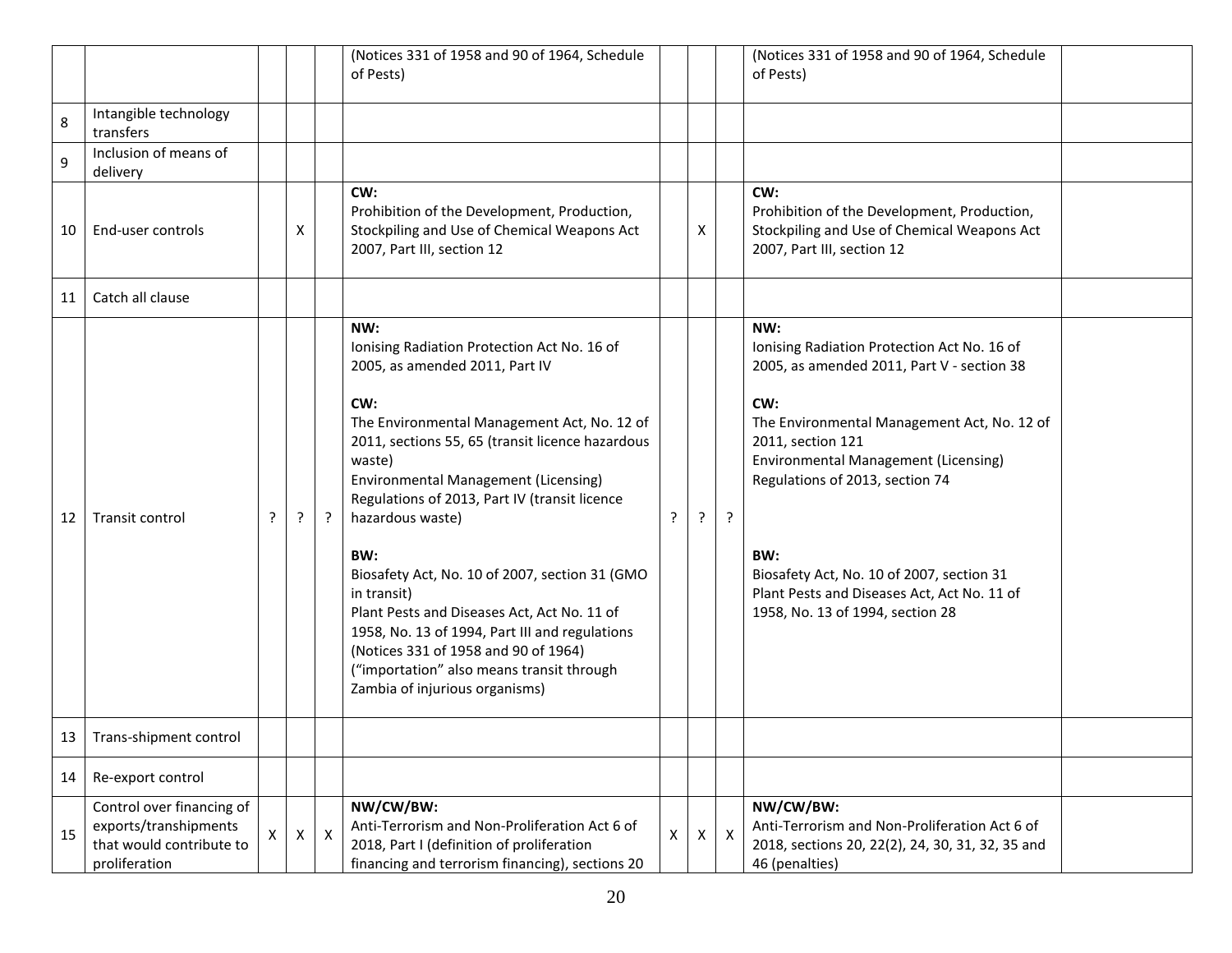|    |                                                                                                                                        |  | ((22(1)(b) (prohibition of proliferation<br>financing); 30 (harbours, conceals, provides<br>safe haven to person involved in proliferation<br>financing); 31 (conspires or attempts to<br>commit financing of terrorism, proliferation<br>financing); 32 (participates in proliferation<br>financing), 35 (financial service, any service skill<br>or expertise for proliferation financing); 46<br>(funds or financial services for financing of<br>terrorism or proliferation), Schedule 2.16:<br>International Convention for Suppression of<br>the Financing of Terrorism<br>Prohibition and Prevention of Money<br>Laundering Act No. 14 of 2001, Parts IV, V<br>Bank of Zambia Anti-Money Laundering and<br>Combating the Financing of Terrorism or<br>Proliferation Directives 2017, Parts III, section<br>14 (obligations re financing of terrorism or<br>proliferation), IV<br>Financial intelligence Centre Act, No. 46 of<br>2010, Parts II (FIC powers), III (Prevention of<br>money laundering and terrorist financing)<br>Forfeiture of Proceeds of Crime Act, No. 19 of |  | Prohibition and Prevention of Money<br>Laundering Act No.14 of 2001, Parts III (Anti-<br>Money Laundering Investigations Unit), IV<br>(penalties), VI (seizure and forfeiture), VII<br>(investigation, search and arrest)<br>Bank of Zambia Anti-Money Laundering and<br>Combating the Financing of Terrorism or<br>Proliferation Directives 2017, Part IV<br>(sanctions)<br>Financial Intelligence Centre Act, No. 46 of<br>2010, Part IV (offences and penalties)<br>Forfeiture of Proceeds of Crime Act, No. 19 of<br>2010, Part V (offences) |  |
|----|----------------------------------------------------------------------------------------------------------------------------------------|--|----------------------------------------------------------------------------------------------------------------------------------------------------------------------------------------------------------------------------------------------------------------------------------------------------------------------------------------------------------------------------------------------------------------------------------------------------------------------------------------------------------------------------------------------------------------------------------------------------------------------------------------------------------------------------------------------------------------------------------------------------------------------------------------------------------------------------------------------------------------------------------------------------------------------------------------------------------------------------------------------------------------------------------------------------------------------------------------|--|--------------------------------------------------------------------------------------------------------------------------------------------------------------------------------------------------------------------------------------------------------------------------------------------------------------------------------------------------------------------------------------------------------------------------------------------------------------------------------------------------------------------------------------------------|--|
|    |                                                                                                                                        |  | 2010, Part II                                                                                                                                                                                                                                                                                                                                                                                                                                                                                                                                                                                                                                                                                                                                                                                                                                                                                                                                                                                                                                                                          |  |                                                                                                                                                                                                                                                                                                                                                                                                                                                                                                                                                  |  |
| 16 | Control over services<br>related to exports/<br>transhipments that<br>would contribute to<br>proliferation including<br>transportation |  |                                                                                                                                                                                                                                                                                                                                                                                                                                                                                                                                                                                                                                                                                                                                                                                                                                                                                                                                                                                                                                                                                        |  |                                                                                                                                                                                                                                                                                                                                                                                                                                                                                                                                                  |  |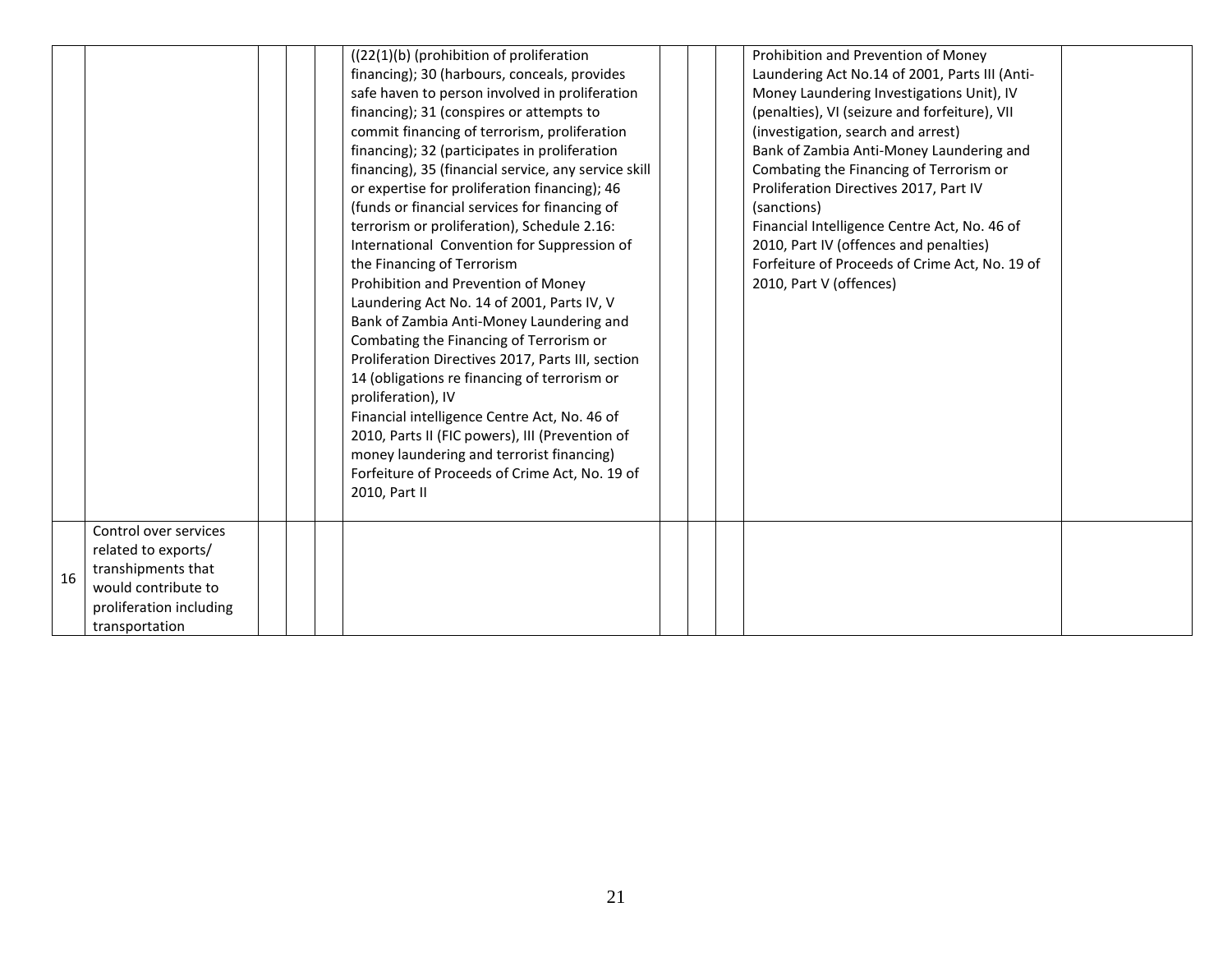#### **VIII. OP 7 and 8 (d) - Assistance, Work with and inform Industry and Public, and other Information**

| $\mathbf{1}$   | Assistance offered                                                |                                                                                                                                                                                                                                                                                                                                                                                                                                                                                                                                                                                                                                                                                                                                                                                                                                          |
|----------------|-------------------------------------------------------------------|------------------------------------------------------------------------------------------------------------------------------------------------------------------------------------------------------------------------------------------------------------------------------------------------------------------------------------------------------------------------------------------------------------------------------------------------------------------------------------------------------------------------------------------------------------------------------------------------------------------------------------------------------------------------------------------------------------------------------------------------------------------------------------------------------------------------------------------|
| $\overline{2}$ | Assistance Point of<br>Contact (for assistance<br>providers only) |                                                                                                                                                                                                                                                                                                                                                                                                                                                                                                                                                                                                                                                                                                                                                                                                                                          |
| 3              | Assistance requested                                              | Date of request: 21 May 2020<br>1. Advice and support to Zambia to strengthen its nuclear security regime;<br>2. Development of a National Chemical, Biological, Radiological and Nuclear (CBRN) response plan;<br>3. Capacity building among customs officials in dual use Items export control and other front-line officials at the borders in border management<br>and security;<br>4. Training especially the type offered by INTERPOL, among Law Enforcement Officers and Fire Brigade Personnel in detection, response to and<br>investigating incidents on the malicious use of CBRNE materials with a view to safeguard the civilian population; and<br>5. Capacity building with regard to biosafety and bio-security particularly in biological waste management, detection and managing outbreaks of<br>infectious diseases. |
| 4              | Action taken to work<br>with and inform industry                  | Public Notice: Bank of Zambia: Anti-Money Laundering Customer Due Diligence                                                                                                                                                                                                                                                                                                                                                                                                                                                                                                                                                                                                                                                                                                                                                              |
| 5              | Action taken to work<br>with and inform the<br>public             |                                                                                                                                                                                                                                                                                                                                                                                                                                                                                                                                                                                                                                                                                                                                                                                                                                          |
| 6              | <b>Point of Contact</b>                                           | Ms. Beatrice L. Mutandi<br>(Counsellor (Political),<br>Permanent Mission of the Zambia to the United Nations)<br>Tel: 347-493-0743<br>Fax: 212-888-5277<br>Email: mutandib@yahoo.com<br>Ms. Violet Sita Mwalilanda<br>(Ministry of Home Affairs)<br>Tel: +260-977-800-050<br>Email: violetsita@yahoo.com, vmsita@gmail.com<br>Mr Humphrey Kaloza<br>Ministry of Home Affairs<br>Tel: +260-979-451061<br>Email: HumphreyKaloza@Gmail.com                                                                                                                                                                                                                                                                                                                                                                                                  |